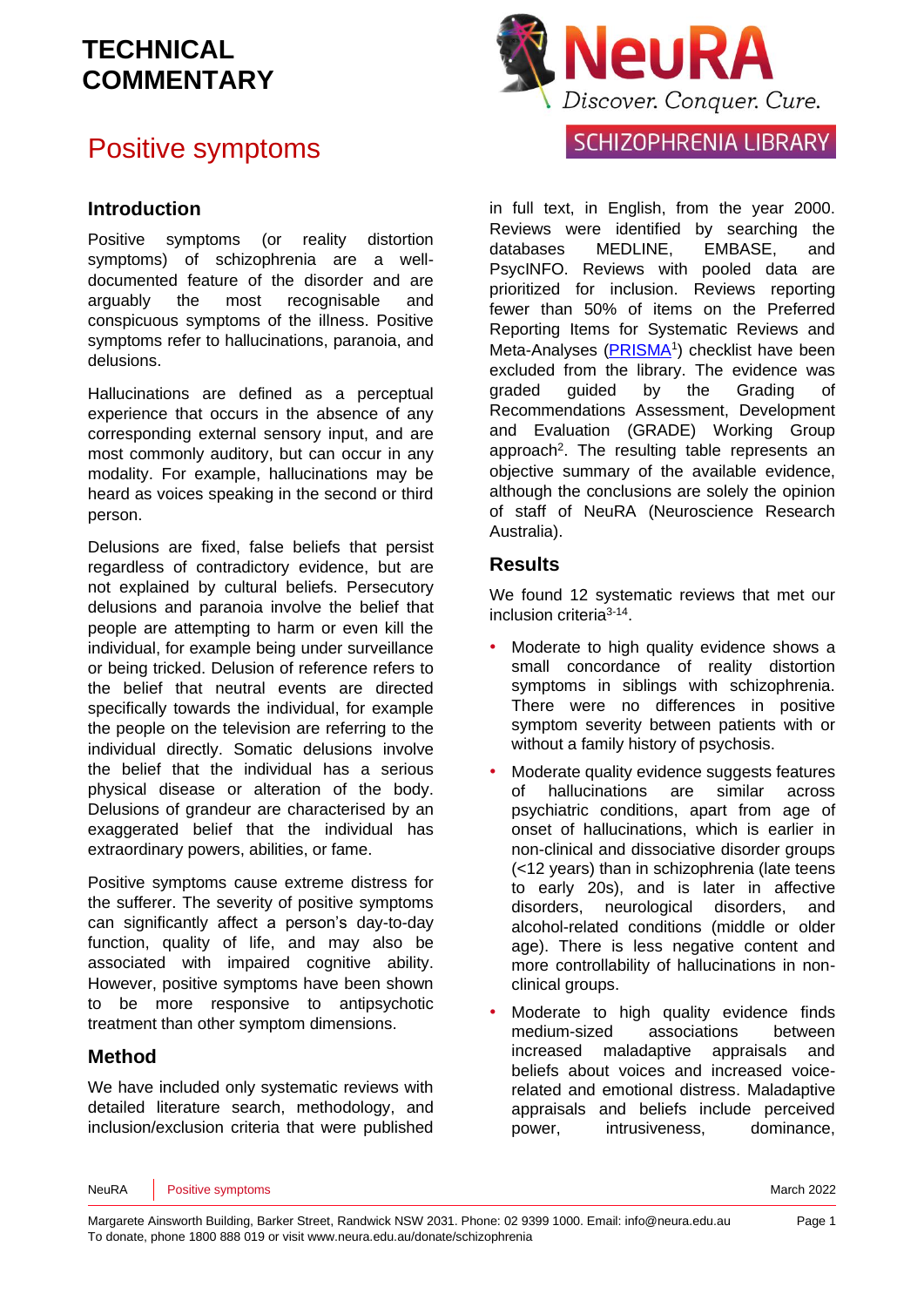## Positive symptoms

malevolence, lack of control, and metaphysical beliefs. Positive appraisals and beliefs about voices showed a small association with reduced distress.

- Moderate quality evidence suggests the prevalence of visual hallucinations in people with schizophrenia is around 27%, and the prevalence of auditory hallucinations is around 59%. These rates are higher than in affective psychosis (visual  $= 15\%$ , auditory  $=$ 28%). They are higher than general population rates (7%), and lower than in Parkinson's disease (15-40%), dementia with Lewy bodies (60-90%), age-related eye disease (10-60%), and death-bed visions (50%). In schizophrenia, visual hallucinations are associated with more severe psychopathological profile and less favourable outcomes, are complex, negative in content, and are interpreted to have personal relevance.
- Moderate to high quality evidence finds small to medium-sized relationships between increased paranoia and lower selfesteem and increased externalising attributional bias (incorrectly holding others responsible for negative events). Increased paranoia was also associated with seeing others as controlling, dangerous, and rejecting.
- Compared to controls, people with psychosis and persecutory delusions showed a medium-sized effect of more externalising attributional bias, a large effect of lower explicit self-esteem, and a small to mediumsized effect of lower implicit self-esteem.
- Compared to people with depression, people with psychosis and persecutory delusions showed a large effect of more externalising attributional bias, a large effect of higher explicit self-esteem, and no differences in implicit self-esteem. There was a mediumsized effect of greater discrepancy between implicit and explicit self-esteem in people with persecutory delusions compared to people with depression.



### **SCHIZOPHRENIA LIBRARY**

- Compared to people with psychosis without persecutory delusions, people with psychosis with persecutory delusions showed a medium-sized effect of more externalising attributional bias, with no differences in explicit or implicit self-esteem.
- Moderate to high quality evidence finds small effects that people with psychosis and delusions require less information to form conclusions and display more extreme responding than people with psychosis without delusions.
- High quality evidence finds a medium-sized association between more severe delusions and more belief inflexibility.
- Moderate to high quality evidence finds medium to large effects of more jumping to conclusions (JTC), bias against disconfirmatory or confirmatory evidence (BADE/BACE), and more liberal acceptance (LA) in people with schizophrenia with current delusions than in controls. In people with schizophrenia without delusions there were small to medium-sized effects of more BADE and LA, with no differences in JTC or BACE.
- When directly comparing people with schizophrenia with or without delusions, high quality evidence finds small to medium-sized effects of more JTC, BADE, BACE, and LA in those with delusions.
- There were no differences in JTC, BADE, BACE, and LA between people with schizophrenia with delusions or people with other psychiatric disorders with delusions, however when compared to people with other psychiatric disorders without delusions, there were medium to large effects of more JTC, BADE, BACE and LA in people with schizophrenia with delusions.
- Moderate quality evidence finds a mediumsized association between poor insight (overall unawareness of having a mental disorder) and increased reality distortion.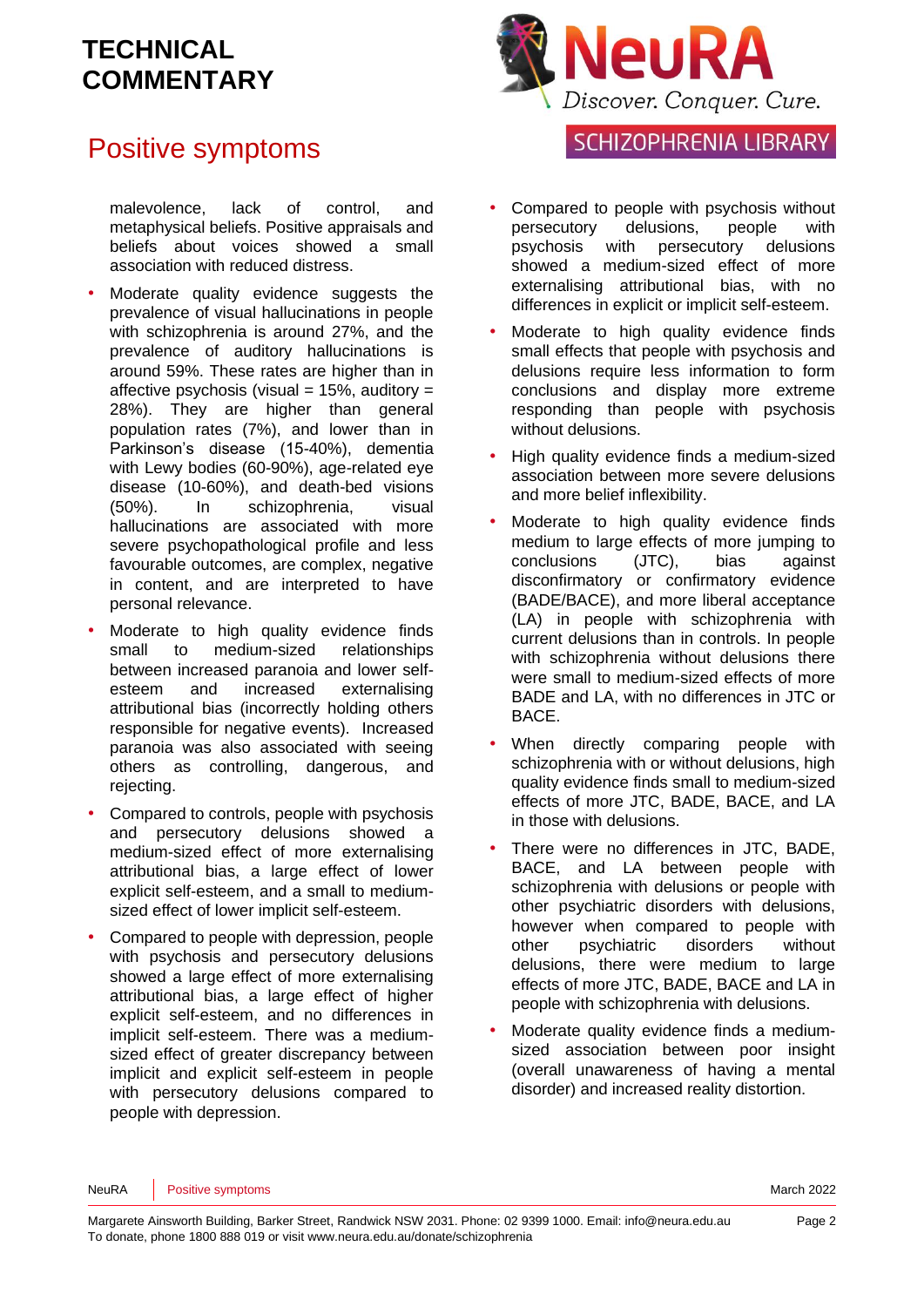## Positive symptoms

• Moderate to high quality evidence found a small effect of increased positive symptoms in people with schizophrenia and current cannabis use compared to people with schizophrenia and no cannabis use. Moderate to high quality evidence found no differences in positive symptoms between people with schizophrenia who recently abstained from cannabis use compared to people with schizophrenia and no cannabis use.



SCHIZOPHRENIA LIBRARY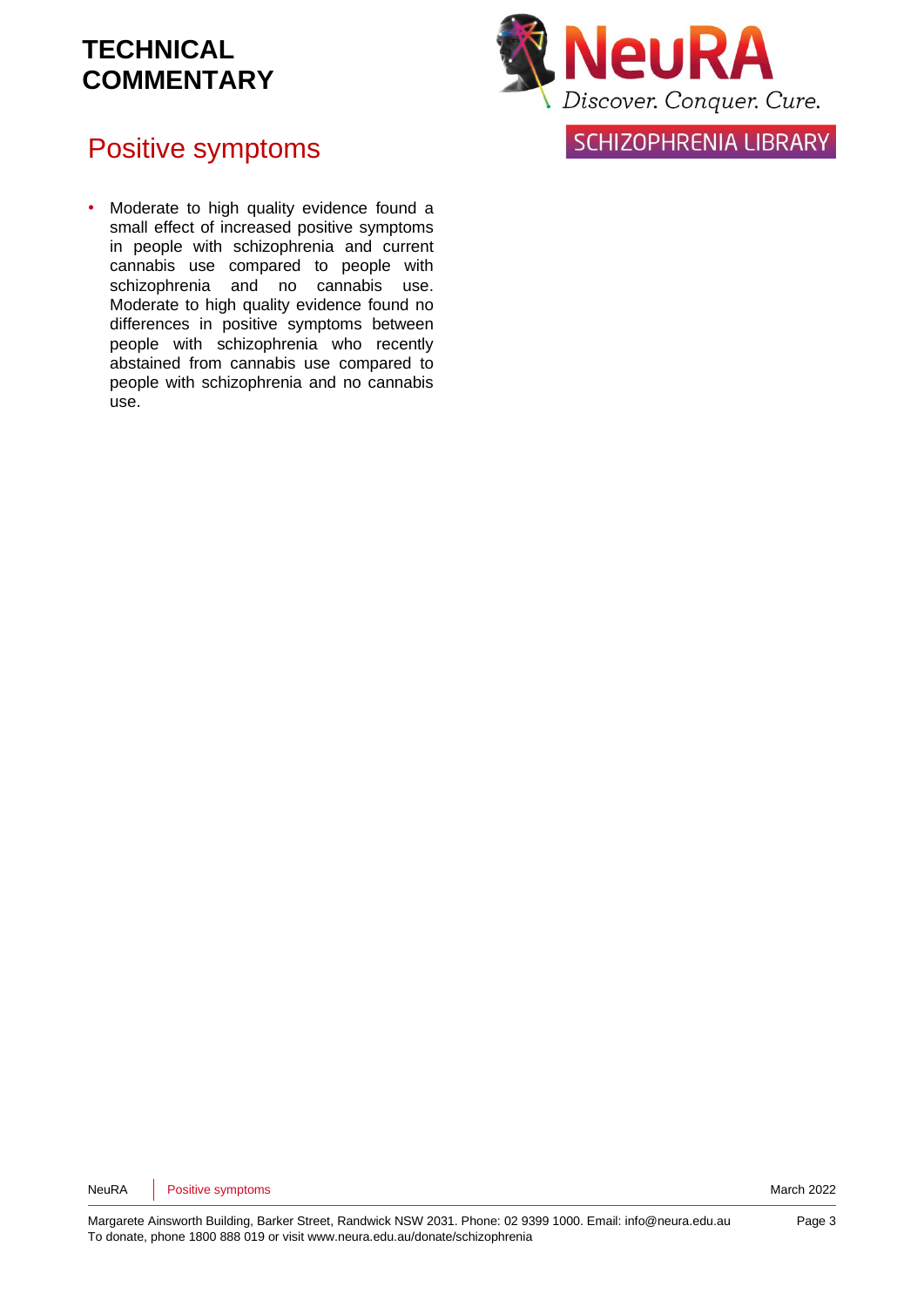# Positive symptoms



### SCHIZOPHRENIA LIBRARY

| Dudley R, Taylor P, Wickham S, Hutton P      |                                                                                                                                                                                                                                                           |
|----------------------------------------------|-----------------------------------------------------------------------------------------------------------------------------------------------------------------------------------------------------------------------------------------------------------|
| <b>A Systematic Review and Meta-analysis</b> | Psychosis, Delusions and the "Jumping to Conclusions" Reasoning Bias:                                                                                                                                                                                     |
| Schizophrenia Bulletin 2016; 42: 652-65      |                                                                                                                                                                                                                                                           |
| View review abstract online                  |                                                                                                                                                                                                                                                           |
| Comparison                                   | Reasoning bias in people with psychosis and delusions vs.<br>people with psychosis without delusions.                                                                                                                                                     |
| <b>Summary of evidence</b>                   | Moderate to high quality evidence (medium to large samples,<br>consistent, some imprecision, direct) finds small effects that<br>people with psychosis and delusions require less information to<br>form conclusions and display more extreme responding. |
|                                              | <b>Draws to decision</b>                                                                                                                                                                                                                                  |
|                                              | A significant, small effect of less information required to form conclusions in people with psychosis<br>and delusions;                                                                                                                                   |
|                                              | 8 studies, N = 456, g = -0.29, 95%Cl -0.48 to -0.09, $p < 0.05$ , $l^2 = 0$ %, $p = 0.72$                                                                                                                                                                 |
|                                              | There was also a small correlation between increased delusion severity and less information<br>required;                                                                                                                                                  |
|                                              | 18 studies, N = 794, $g = -0.09$ , 95%CI -0.21 to 0.03, $p < 0.10$ , $l^2 = 54\%$ , $p = 0.03$                                                                                                                                                            |
|                                              | <b>Extreme responding</b>                                                                                                                                                                                                                                 |
|                                              | A significant, small effect of more extreme responding in people with psychosis and delusions;                                                                                                                                                            |

14 studies, N = 770, OR = 1.52, 95%CI 1.12 to 2.05 *p* < 0.05, I<sup>2</sup> = 13%, *p* = 0.31

| <b>Consistency</b> | Consistent, apart from the correlation analysis.                 |
|--------------------|------------------------------------------------------------------|
| <b>Precision</b>   | Precise for draws to decision, imprecise for extreme responding. |
| <b>Directness</b>  | Direct                                                           |

*Esterberg ML, Trotman HD, Holtzman C, Compton MT, Walker EF* **The impact of a family history of psychosis on age-at-onset and positive**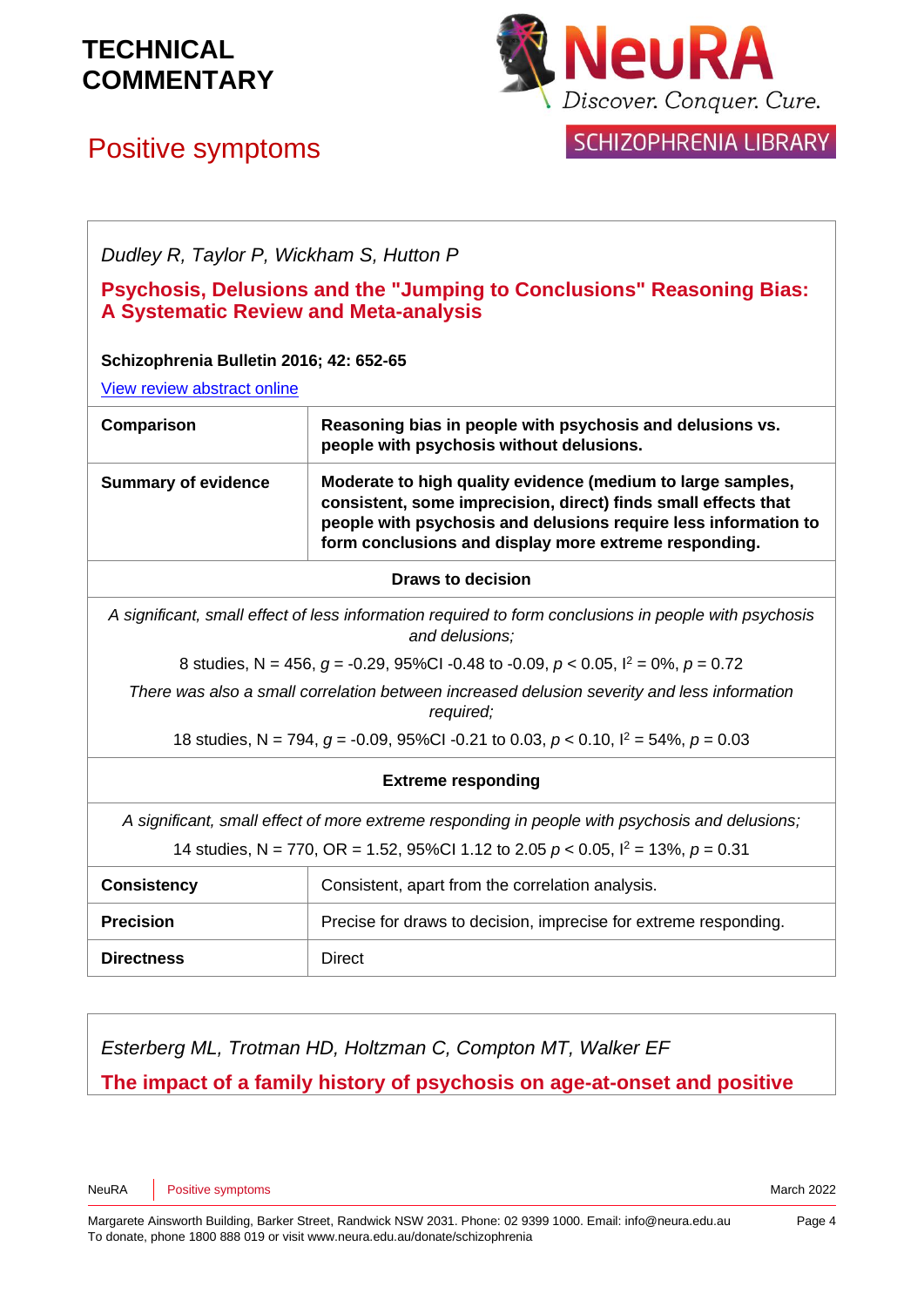

SCHIZOPHRENIA LIBRARY

# Positive symptoms

| and negative symptoms of schizophrenia: A meta-analysis                                                             |                                                                                                                                                                                                                            |  |
|---------------------------------------------------------------------------------------------------------------------|----------------------------------------------------------------------------------------------------------------------------------------------------------------------------------------------------------------------------|--|
| Schizophrenia Research 2010; 120: 121-130<br>View review abstract online                                            |                                                                                                                                                                                                                            |  |
| Comparison                                                                                                          | The impact of a family history of psychosis on severity of<br>positive symptoms of schizophrenia.                                                                                                                          |  |
| <b>Summary of evidence</b>                                                                                          | Moderate to high quality evidence (large sample, unable to<br>assess consistency, precise, direct) shows no differences in<br>positive symptom severity between patients with or without a<br>family history of psychosis. |  |
| <b>Positive symptoms</b>                                                                                            |                                                                                                                                                                                                                            |  |
| The presence or absence of a family history of psychosis had no significant effect on positive<br>symptom severity; |                                                                                                                                                                                                                            |  |
| 11 studies, N = 1,073, $d = 0.11$ , 95%CI -0.01 to 0.24, p not reported, Q, p not reported                          |                                                                                                                                                                                                                            |  |
| <b>Consistency in results</b>                                                                                       | Unable to assess; no measure of consistency is reported.                                                                                                                                                                   |  |
| <b>Precision in results</b>                                                                                         | Precise                                                                                                                                                                                                                    |  |
| Directness of results                                                                                               | <b>Direct</b>                                                                                                                                                                                                              |  |

*Humphrey C, Bucci S, Varese F, Degnan A, Berry K*

**Paranoia and negative schema about the self and others: A systematic review and meta-analysis** 

### **Clinical Psychology Review 2021; 90: 102081**

[View review abstract online](https://pubmed.ncbi.nlm.nih.gov/34564019/)

| Comparison | The relationship between paranoia symptoms and negative<br>schema about self and others in people with non-affective<br>psychosis or at high-risk of psychotic disorders and in people<br>with non-clinical paranoia symptoms. |
|------------|--------------------------------------------------------------------------------------------------------------------------------------------------------------------------------------------------------------------------------|
|            | Negative schematic beliefs involve seeing the self as weak,<br>vulnerable, ineffective, and worthless and seeing others as<br>controlling, dangerous, and rejecting.                                                           |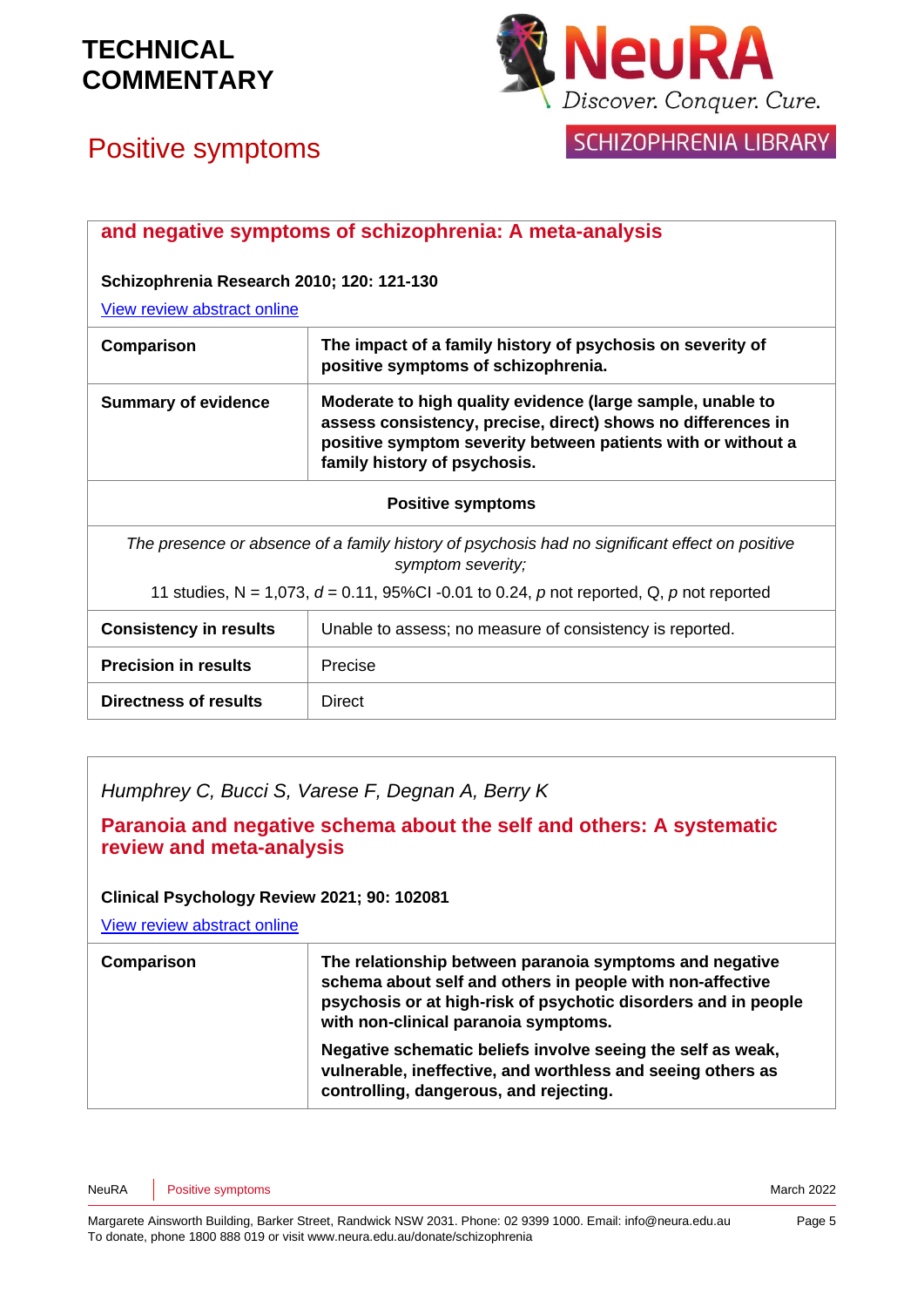# Positive symptoms



### SCHIZOPHRENIA LIBRARY

| <b>Summary of evidence</b>                                                                                          | Moderate quality evidence (unclear sample size, inconsistent,<br>precise, direct) shows medium-sized associations between more<br>negative other or self-schema and more paranoia symptoms |  |
|---------------------------------------------------------------------------------------------------------------------|--------------------------------------------------------------------------------------------------------------------------------------------------------------------------------------------|--|
|                                                                                                                     | both in clinical and non-clinical samples.                                                                                                                                                 |  |
| Paranoia and negative self-schema                                                                                   |                                                                                                                                                                                            |  |
|                                                                                                                     | Medium-sized associations between negative self-schema and paranoia both in clinical and non-<br>clinical samples:                                                                         |  |
| Clinical: 14 studies, N not reported, $r = 0.39$ , 95%CI 0.28 to 0.49, $p < 0.001$ , $l^2 = 86\%$ , $p < 0.001$     |                                                                                                                                                                                            |  |
| Non-clinical: 16 studies, N not reported, $r = 0.52$ , 95%Cl 0.42 to 0.60, $p < 0.001$ , $l^2 = 96\%$ , $p < 0.001$ |                                                                                                                                                                                            |  |
| Paranoia and negative other schema                                                                                  |                                                                                                                                                                                            |  |
| Medium-sized associations between negative other schema and paranoia both in clinical and non-<br>clinical samples; |                                                                                                                                                                                            |  |
| Clinical: 9 studies, N not reported, $r = 0.51$ , 95%Cl 0.34 to 0.65, $p < 0.001$ , $l^2 = 87$ %, $p < 0.001$       |                                                                                                                                                                                            |  |
| Non-clinical: 8 studies, N not reported, $r = 0.48$ , 95%Cl 0.04 to 0.55, $p < 0.001$ , $l^2 = 63\%$ , $p = 0.008$  |                                                                                                                                                                                            |  |
| <b>Consistency in results</b>                                                                                       | Inconsistent                                                                                                                                                                               |  |
| <b>Precision in results</b>                                                                                         | Precise                                                                                                                                                                                    |  |
| Directness of results                                                                                               | <b>Direct</b>                                                                                                                                                                              |  |
|                                                                                                                     |                                                                                                                                                                                            |  |

*McLean BF, Mattiske JK, Balzan RP*

**Association of the Jumping to Conclusions and Evidence Integration Biases With Delusions in Psychosis: A Detailed Meta-analysis** 

### **Schizophrenia Bulletin 2017; 43: 344-54**

[View review abstract online](https://www.ncbi.nlm.nih.gov/pubmed/27169465)

| <b>Comparison 1</b>        | Reasoning bias in people with schizophrenia with current                                                                                                                                                                             |
|----------------------------|--------------------------------------------------------------------------------------------------------------------------------------------------------------------------------------------------------------------------------------|
|                            | delusions vs. controls.                                                                                                                                                                                                              |
| <b>Summary of evidence</b> | Moderate to high quality evidence (medium to large sample size,<br>some inconsistency, precise, direct) finds medium to large<br>effects that people with schizophrenia display more JTC, BADE,<br><b>BACE and LA than controls.</b> |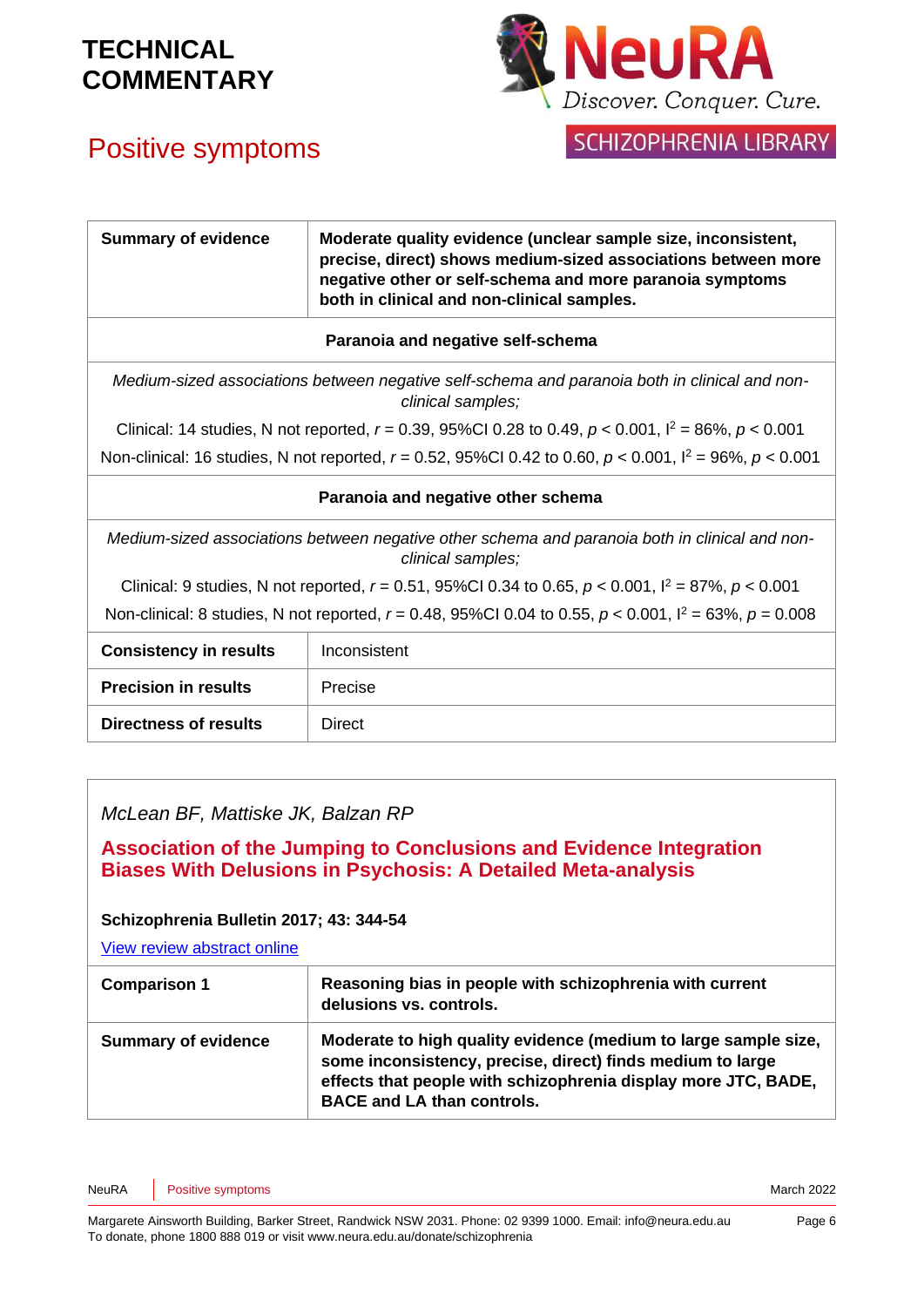# Positive symptoms



## SCHIZOPHRENIA LIBRARY

### **Jumping to conclusions (JTC)**

*A medium to large effect of more JTC in people with schizophrenia;* 21 studies, N = 1,131, *g* = 0.71, 95%CI 0.51 to 0.90, *p* < 0.05, I<sup>2</sup> = 58%, *p* < 0.0001

### **Bias against disconfirmatory evidence (BADE)**

*A medium to large effect of more BADE in people with schizophrenia;*

7 studies, N = 369,  $q = 0.56$ , 95%CI 0.28 to 0.83,  $p < 0.05$ ,  $l^2 = 38$ %,  $p = 0.14$ 

### **Bias against confirmatory evidence (BACE)**

*A medium to large effect of more BACE in people with schizophrenia;* 7 studies, N = 369, *g* = 0.53, 95%CI 0.32 to 0.78, *p* < 0.05, I<sup>2</sup> = 0%, *p* = 0.49

### **Liberal acceptance (LA)**

*A medium to large effect of more LA in people with schizophrenia;*

6 studies, N = 338,  $q = 0.79$ , 95%CI 0.45 to 1.11,  $p < 0.05$ ,  $l^2 = 51\%$ ,  $p = 0.07$ 

| <b>Consistency</b>                                                                          | Inconsistent for JTC, consistent for BADE, BACE, and LA.                                                                                                                                                                                                |
|---------------------------------------------------------------------------------------------|---------------------------------------------------------------------------------------------------------------------------------------------------------------------------------------------------------------------------------------------------------|
| <b>Precision</b>                                                                            | Precise                                                                                                                                                                                                                                                 |
| <b>Directness</b>                                                                           | Direct                                                                                                                                                                                                                                                  |
| <b>Comparison 2</b>                                                                         | Reasoning bias in people with schizophrenia without current<br>delusions vs. controls.                                                                                                                                                                  |
| <b>Summary of evidence</b>                                                                  | High quality evidence (medium to large samples, consistent,<br>precise, direct) finds small to medium-sized effects that people<br>with schizophrenia without delusions display more BADE and<br>LA than controls, with no differences in JTC and BACE. |
| Jumping to conclusions (JTC)                                                                |                                                                                                                                                                                                                                                         |
| No significant differences between groups;                                                  |                                                                                                                                                                                                                                                         |
| 7 studies, N = 385, $q = 0.12$ , 95%Cl -0.17 to 0.41, $p > 0.05$ , $l^2 = 47$ %, $p = 0.08$ |                                                                                                                                                                                                                                                         |
|                                                                                             |                                                                                                                                                                                                                                                         |

### **Bias against disconfirmatory evidence (BADE)**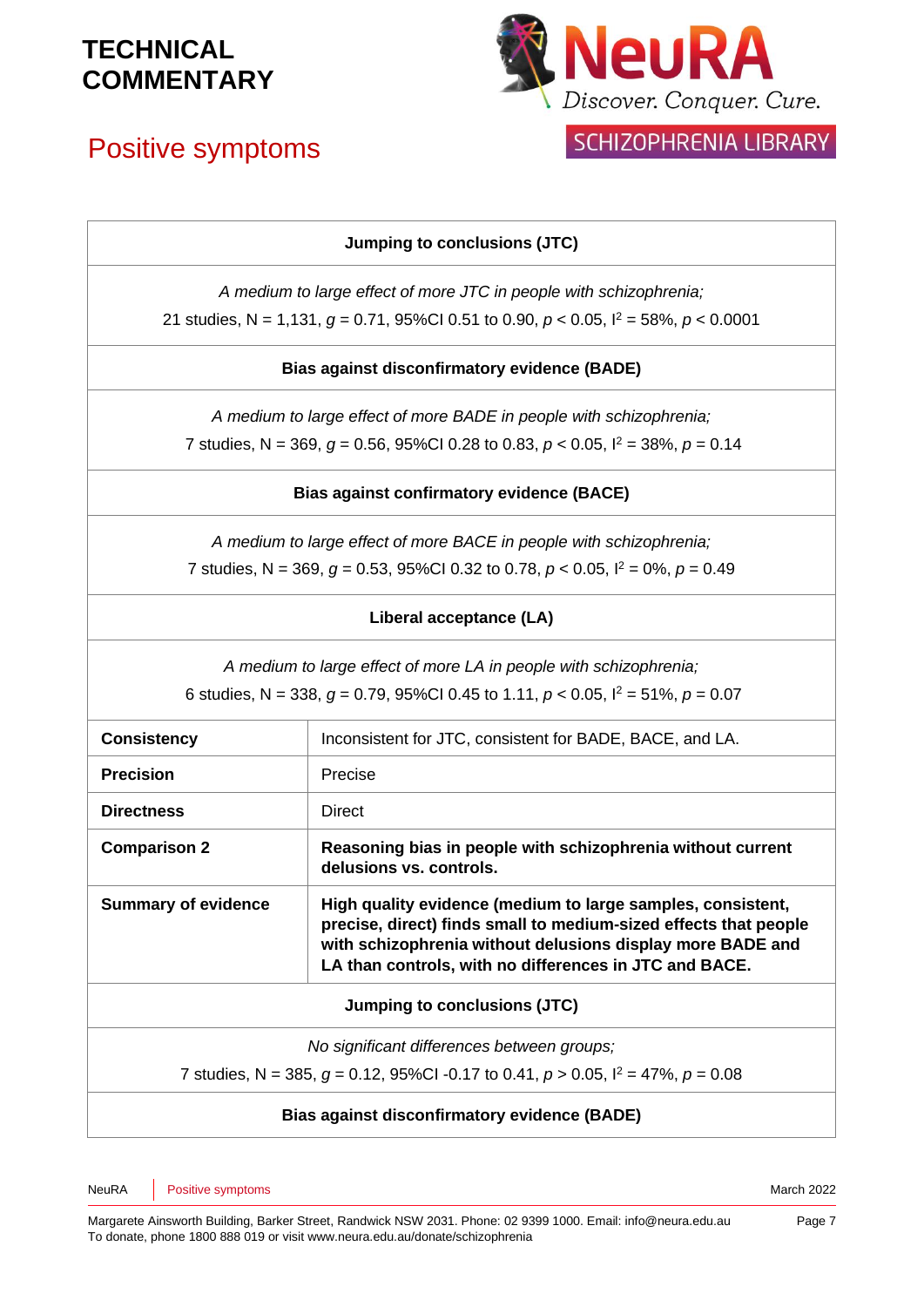# Positive symptoms



SCHIZOPHRENIA LIBRARY

|                                                                                             | A small to medium-sized effect of more BADE in people with schizophrenia without delusions;                                                                                                                                                                   |  |
|---------------------------------------------------------------------------------------------|---------------------------------------------------------------------------------------------------------------------------------------------------------------------------------------------------------------------------------------------------------------|--|
| 7 studies, N = 455, $g = 0.35$ , 95%Cl 0.15 to 0.55, $p < 0.05$ , $l^2 = 0$ %, $p = 0.69$   |                                                                                                                                                                                                                                                               |  |
| <b>Bias against confirmatory evidence (BACE)</b>                                            |                                                                                                                                                                                                                                                               |  |
|                                                                                             | No significant differences between groups;                                                                                                                                                                                                                    |  |
|                                                                                             | 7 studies, N = 455, $g = 0.22$ , 95%Cl -0.01 to 0.44, $p > 0.05$ , $l^2 = 9\%$ , $p = 0.28$                                                                                                                                                                   |  |
|                                                                                             | Liberal acceptance (LA)                                                                                                                                                                                                                                       |  |
|                                                                                             | A medium-sized effect of more LA in people with schizophrenia without delusions;                                                                                                                                                                              |  |
|                                                                                             | 6 studies, N = 409, $g = 0.48$ , 95%Cl 0.17 to 0.78, $p < 0.05$ , $l^2 = 49$ %, $p = 0.08$                                                                                                                                                                    |  |
| <b>Consistency</b>                                                                          | Consistent                                                                                                                                                                                                                                                    |  |
| <b>Precision</b>                                                                            | Precise                                                                                                                                                                                                                                                       |  |
| <b>Directness</b>                                                                           | <b>Direct</b>                                                                                                                                                                                                                                                 |  |
| <b>Comparison 3</b>                                                                         | Reasoning bias in people with schizophrenia with current<br>delusions vs. people with schizophrenia without current<br>delusions.                                                                                                                             |  |
| <b>Summary of evidence</b>                                                                  | High quality evidence (medium to large samples, consistent,<br>precise, direct) finds small to medium-sized effects that people<br>with schizophrenia with delusions display more JTC, BADE,<br>BACE and LA than people with schizophrenia without delusions. |  |
| Jumping to conclusions (JTC)                                                                |                                                                                                                                                                                                                                                               |  |
| A small to medium-sized effect of more JTC in people with schizophrenia with delusions;     |                                                                                                                                                                                                                                                               |  |
| 20 studies, N = 834, $g = 0.33$ , 95%Cl 0.19 to 0.46, $p < 0.05$ , $l^2 = 0$ %, $p = 0.53$  |                                                                                                                                                                                                                                                               |  |
| <b>Bias against disconfirmatory evidence (BADE)</b>                                         |                                                                                                                                                                                                                                                               |  |
| A small to medium-sized effect of more BADE in people with schizophrenia with delusions;    |                                                                                                                                                                                                                                                               |  |
| 8 studies, N = 466, $g = 0.31$ , 95%Cl 0.02 to 0.60, $p < 0.05$ , $l^2 = 50\%$ , $p = 0.05$ |                                                                                                                                                                                                                                                               |  |
| <b>Bias against confirmatory evidence (BACE)</b>                                            |                                                                                                                                                                                                                                                               |  |
| A small to medium-sized effect of more BACE in people with schizophrenia with delusions;    |                                                                                                                                                                                                                                                               |  |
| 7 studies, N = 426, $g = 0.39$ , 95%Cl 0.12 to 0.54, $p < 0.05$ , $l^2 = 0$ %, $p = 0.55$   |                                                                                                                                                                                                                                                               |  |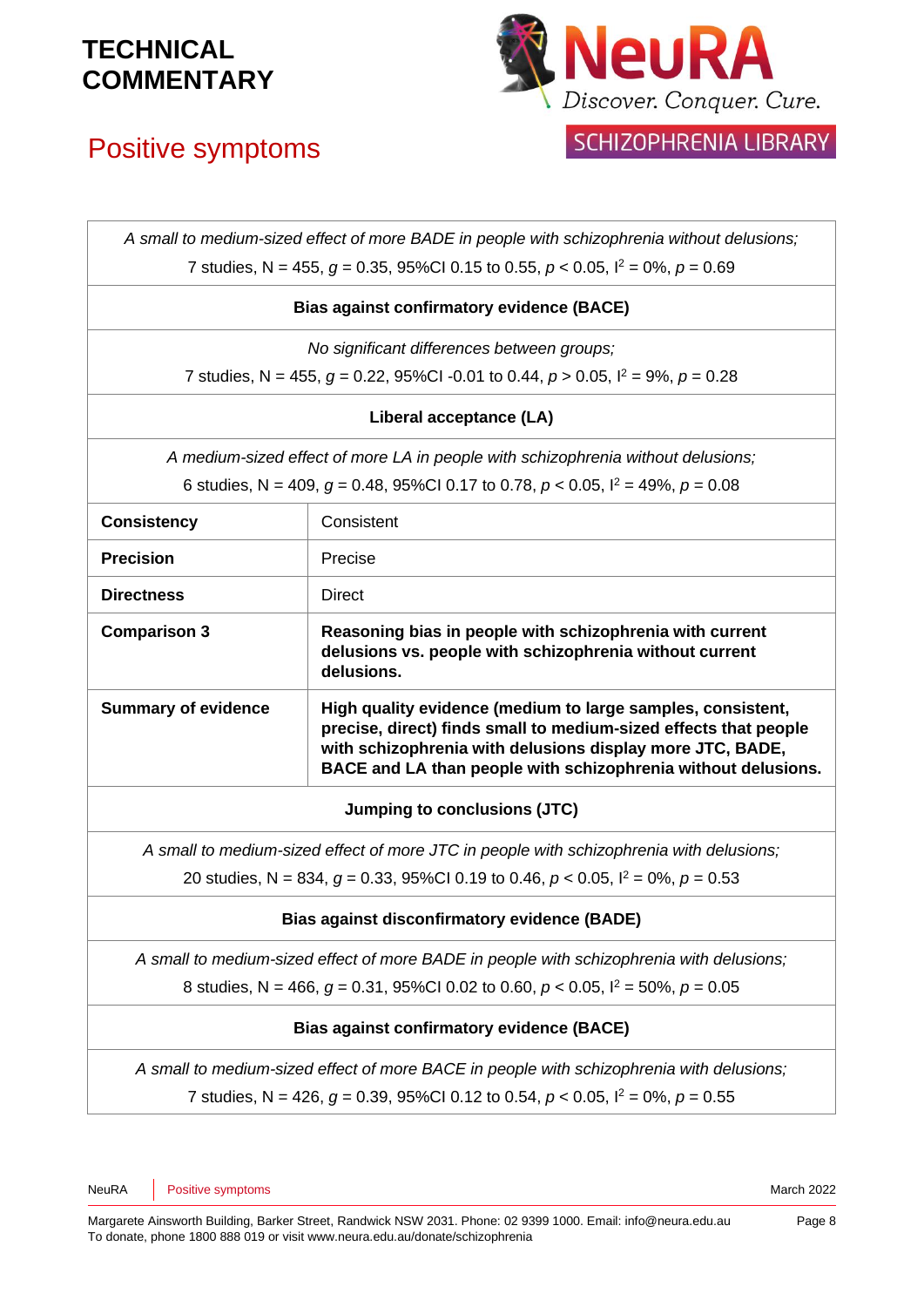# Positive symptoms



## SCHIZOPHRENIA LIBRARY

|                                                                                            | Liberal acceptance (LA)                                                                                                                                                                                                                   |  |
|--------------------------------------------------------------------------------------------|-------------------------------------------------------------------------------------------------------------------------------------------------------------------------------------------------------------------------------------------|--|
| A small to medium-sized effect of more LA in people with schizophrenia with delusions;     |                                                                                                                                                                                                                                           |  |
| 6 studies, N = 383, $g = 0.38$ , 95%Cl 0.15 to 0.62, $p < 0.05$ , $l^2 = 9\%$ , $p = 0.36$ |                                                                                                                                                                                                                                           |  |
| <b>Consistency</b>                                                                         | Consistent                                                                                                                                                                                                                                |  |
| <b>Precision</b>                                                                           | Precise                                                                                                                                                                                                                                   |  |
| <b>Directness</b>                                                                          | <b>Direct</b>                                                                                                                                                                                                                             |  |
| <b>Comparison 4</b>                                                                        | Reasoning bias in people with schizophrenia with current<br>delusions vs. people with other psychiatric disorders with<br>current delusions.                                                                                              |  |
| <b>Summary of evidence</b>                                                                 | Moderate quality evidence (small sample, consistent, precise,<br>direct) finds no significant differences in JTC.                                                                                                                         |  |
| Jumping to conclusions (JTC)                                                               |                                                                                                                                                                                                                                           |  |
| No significant differences between groups;                                                 |                                                                                                                                                                                                                                           |  |
|                                                                                            | 2 studies, N = 86, $q = 0.20$ , 95%Cl -0.23 to 0.63, $p > 0.05$ , $l^2 = 0$ %, $p = 0.95$                                                                                                                                                 |  |
| <b>Consistency</b>                                                                         | Consistent                                                                                                                                                                                                                                |  |
| <b>Precision</b>                                                                           | Precise                                                                                                                                                                                                                                   |  |
| <b>Directness</b>                                                                          | <b>Direct</b>                                                                                                                                                                                                                             |  |
| <b>Comparison 5</b>                                                                        | Reasoning bias in people with schizophrenia with current<br>delusions vs. people with other psychiatric disorders without<br>current delusions.                                                                                           |  |
| <b>Summary of evidence</b>                                                                 | Moderate to high quality evidence (small to medium-sized<br>samples, consistent, precise, direct) finds a large effect of more<br>JTC, and medium-sized effects of more BADE, BACE and LA in<br>people with schizophrenia with delusions. |  |
| Jumping to conclusions (JTC)                                                               |                                                                                                                                                                                                                                           |  |
|                                                                                            | A large effect of more JTC in people with schizophrenia with delusions;                                                                                                                                                                   |  |
| 10 studies, N = 409, $g = 0.84$ , 95%Cl 0.64 to 1.04, $p < 0.05$ , $l^2 = 0$ %, $p = 0.67$ |                                                                                                                                                                                                                                           |  |
| <b>Bias against disconfirmatory evidence (BADE)</b>                                        |                                                                                                                                                                                                                                           |  |

NeuRA Positive symptoms **March 2022**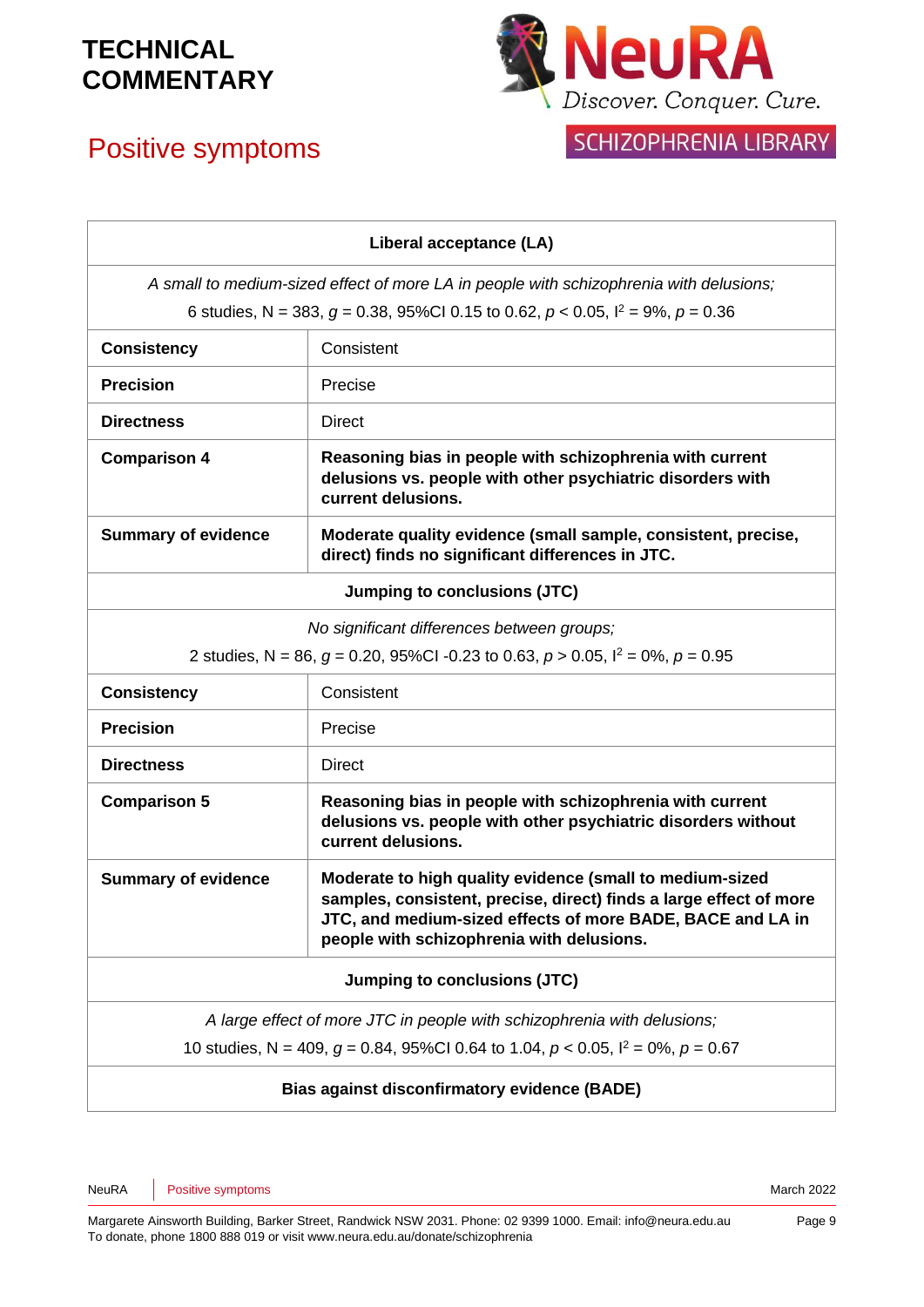# Positive symptoms



SCHIZOPHRENIA LIBRARY

| A medium-sized effect of more BADE in people with schizophrenia with delusions;            |                                                                                 |  |
|--------------------------------------------------------------------------------------------|---------------------------------------------------------------------------------|--|
| 4 studies, N = 221, $q = 0.68$ , 95%Cl 0.34 to 1.01, $p < 0.05$ , $l^2 = 20$ %, $p = 0.29$ |                                                                                 |  |
| <b>Bias against confirmatory evidence (BACE)</b>                                           |                                                                                 |  |
|                                                                                            | A medium-sized effect of more BACE in people with schizophrenia with delusions; |  |
| 4 studies, N = 221, $q = 0.48$ , 95%Cl 0.19 to 0.78, $p < 0.05$ , $l^2 = 0$ %, $p = 0.47$  |                                                                                 |  |
| Liberal acceptance (LA)                                                                    |                                                                                 |  |
| A medium-sized effect of more LA in people with schizophrenia with delusions;              |                                                                                 |  |
| 4 studies, N = 221, $q = 0.50$ , 95%Cl 0.20 to 0.79, $p < 0.05$ , $l^2 = 0$ %, $p = 0.51$  |                                                                                 |  |
| <b>Consistency</b>                                                                         | Consistent                                                                      |  |
| <b>Precision</b>                                                                           | Precise                                                                         |  |
| <b>Directness</b>                                                                          | <b>Direct</b>                                                                   |  |

### *Murphy P, Bentall RP, Freeman D, O'Rourke S, Hutton P*

### **The paranoia as defence model of persecutory delusions: a systematic review and meta-analysis**

### **The Lancet Psychiatry 2018; 5: 913-29**

[View review abstract online](https://www.thelancet.com/journals/lanpsy/article/PIIS2215-0366(18)30339-0/fulltext)

| Comparison                 | Relationships between persecutory delusions and externalising<br>attributional bias (incorrectly holding others responsible for<br>negative events) or self-esteem in people with psychosis vs.<br>controls or people with depression.                                |
|----------------------------|-----------------------------------------------------------------------------------------------------------------------------------------------------------------------------------------------------------------------------------------------------------------------|
| <b>Summary of evidence</b> | Moderate to high quality evidence (mostly large samples,<br>inconsistent, precise, direct) finds small relationships between<br>increased paranoia and increased externalising attributional<br>bias and lower self-esteem.                                           |
|                            | Compared to controls, people with psychosis and persecutory<br>delusions showed a medium-sized effect of more externalising<br>attributional bias, a large effect of lower explicit self-esteem, and<br>a small to medium-sized effect of lower implicit self-esteem. |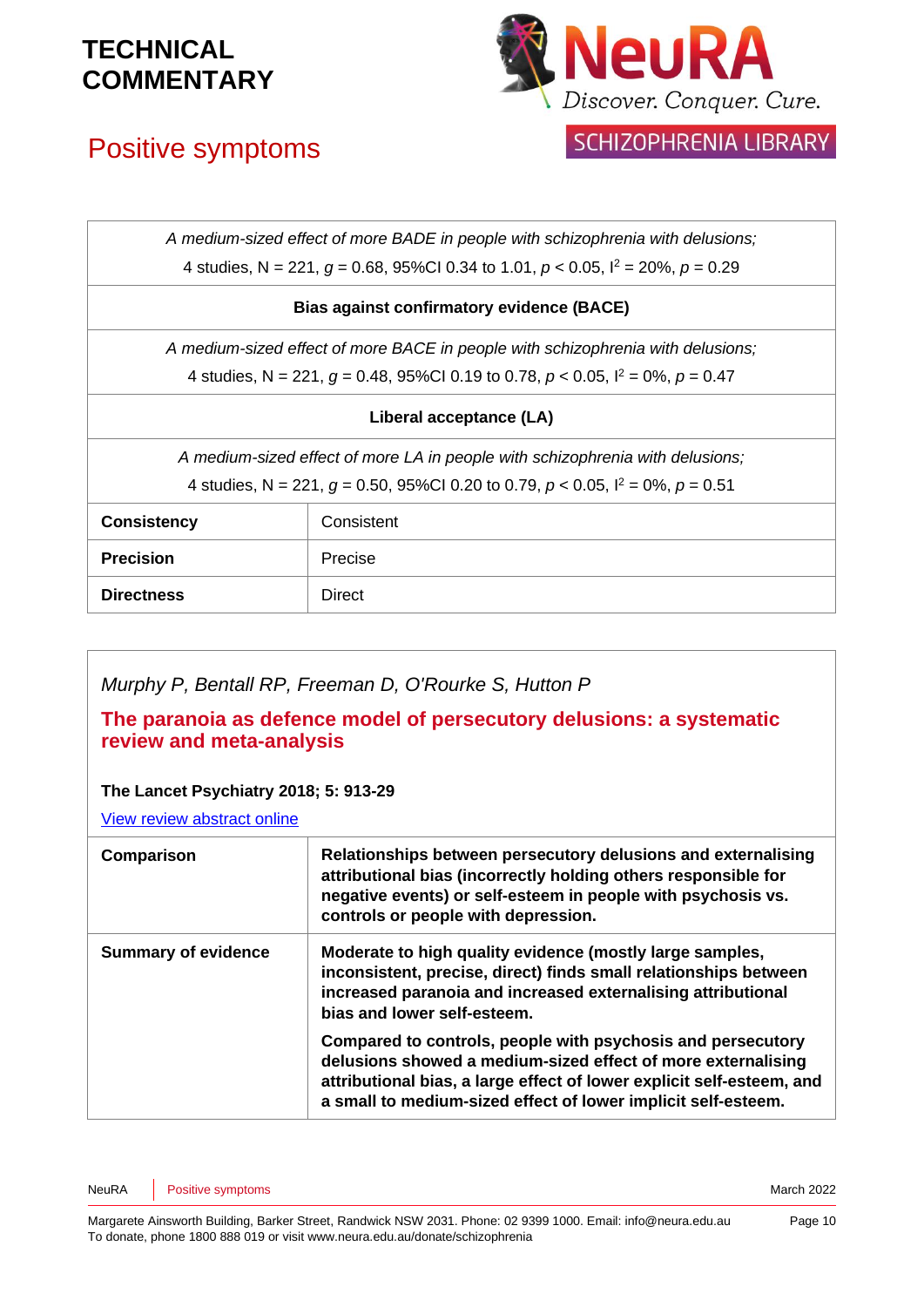



**SCHIZOPHRENIA LIBRARY** 

|                                                                                                                                                                                   | Compared to people with depression, people with psychosis<br>and persecutory delusions showed a large effect of more<br>externalising attributional bias, a large effect of higher explicit<br>self-esteem, and no differences in implicit self-esteem. There<br>was a medium-sized effect of greater discrepancy between<br>implicit and explicit self-esteem in people with persecutory<br>delusions compared to people with depression. |  |
|-----------------------------------------------------------------------------------------------------------------------------------------------------------------------------------|--------------------------------------------------------------------------------------------------------------------------------------------------------------------------------------------------------------------------------------------------------------------------------------------------------------------------------------------------------------------------------------------------------------------------------------------|--|
|                                                                                                                                                                                   | Compared to people with psychosis without persecutory<br>delusions, people with psychosis with persecutory delusions<br>showed a medium-sized effect of more externalising<br>attributional bias, with no differences in explicit or implicit self-<br>esteem.                                                                                                                                                                             |  |
|                                                                                                                                                                                   | <b>Externalising attributional bias</b>                                                                                                                                                                                                                                                                                                                                                                                                    |  |
|                                                                                                                                                                                   | A medium-sized effect of more externalising attributional bias in people with psychosis and<br>persecutory delusions than in controls;                                                                                                                                                                                                                                                                                                     |  |
| 27 studies, N = 1,442, $g = 0.48$ , 95%Cl 0.23 to 0.73, $l^2 = 80\%$ , $p < 0.001$                                                                                                |                                                                                                                                                                                                                                                                                                                                                                                                                                            |  |
| A large effect of more externalising attributional bias in people with psychosis and persecutory<br>delusions than in depressed individuals;                                      |                                                                                                                                                                                                                                                                                                                                                                                                                                            |  |
| 10 studies, N = 421, $g = 1.06$ , 95%Cl 0.48 to 1.63, $l^2 = 86\%$ , $p < 0.001$                                                                                                  |                                                                                                                                                                                                                                                                                                                                                                                                                                            |  |
| A medium-sized effect of more externalising attributional bias in people with psychosis and<br>persecutory delusions than in people with psychosis without persecutory delusions; |                                                                                                                                                                                                                                                                                                                                                                                                                                            |  |
| 11 studies, N = 480, $g = 0.40$ , 95%CI 0.12 to 0.68, $I^2 = 53$ %, $p = 0.018$                                                                                                   |                                                                                                                                                                                                                                                                                                                                                                                                                                            |  |
| A small overall relationship between increased externalising attributional bias and increased<br>paranoia;                                                                        |                                                                                                                                                                                                                                                                                                                                                                                                                                            |  |
|                                                                                                                                                                                   | 21 studies, N = 1,128, $r = 0.18$ , 95%Cl 0.08 to 0.27, $I^2 = 58$ %, $p = 0.001$                                                                                                                                                                                                                                                                                                                                                          |  |
| Self-esteem                                                                                                                                                                       |                                                                                                                                                                                                                                                                                                                                                                                                                                            |  |
|                                                                                                                                                                                   | Explicit self-esteem                                                                                                                                                                                                                                                                                                                                                                                                                       |  |
|                                                                                                                                                                                   | A large effect of lower explicit self-esteem in people with psychosis and persecutory delusions than<br>in controls;                                                                                                                                                                                                                                                                                                                       |  |
|                                                                                                                                                                                   | 22 studies, N = 1,256, $g = -0.88$ , 95%Cl -1.10 to -0.66, $l^2 = 68$ %, $p < 0.001$                                                                                                                                                                                                                                                                                                                                                       |  |
| A large effect of higher explicit self-esteem in people with psychosis and persecutory delusions than<br>in depressed individuals;                                                |                                                                                                                                                                                                                                                                                                                                                                                                                                            |  |
| 13 studies, N = 647, $g = 0.89$ , 95%Cl 0.51 to 1.28, $I^2 = 80\%$ , $p < 0.001$                                                                                                  |                                                                                                                                                                                                                                                                                                                                                                                                                                            |  |

*No differences in explicit self-esteem between people with psychosis with or without persecutory delusions;*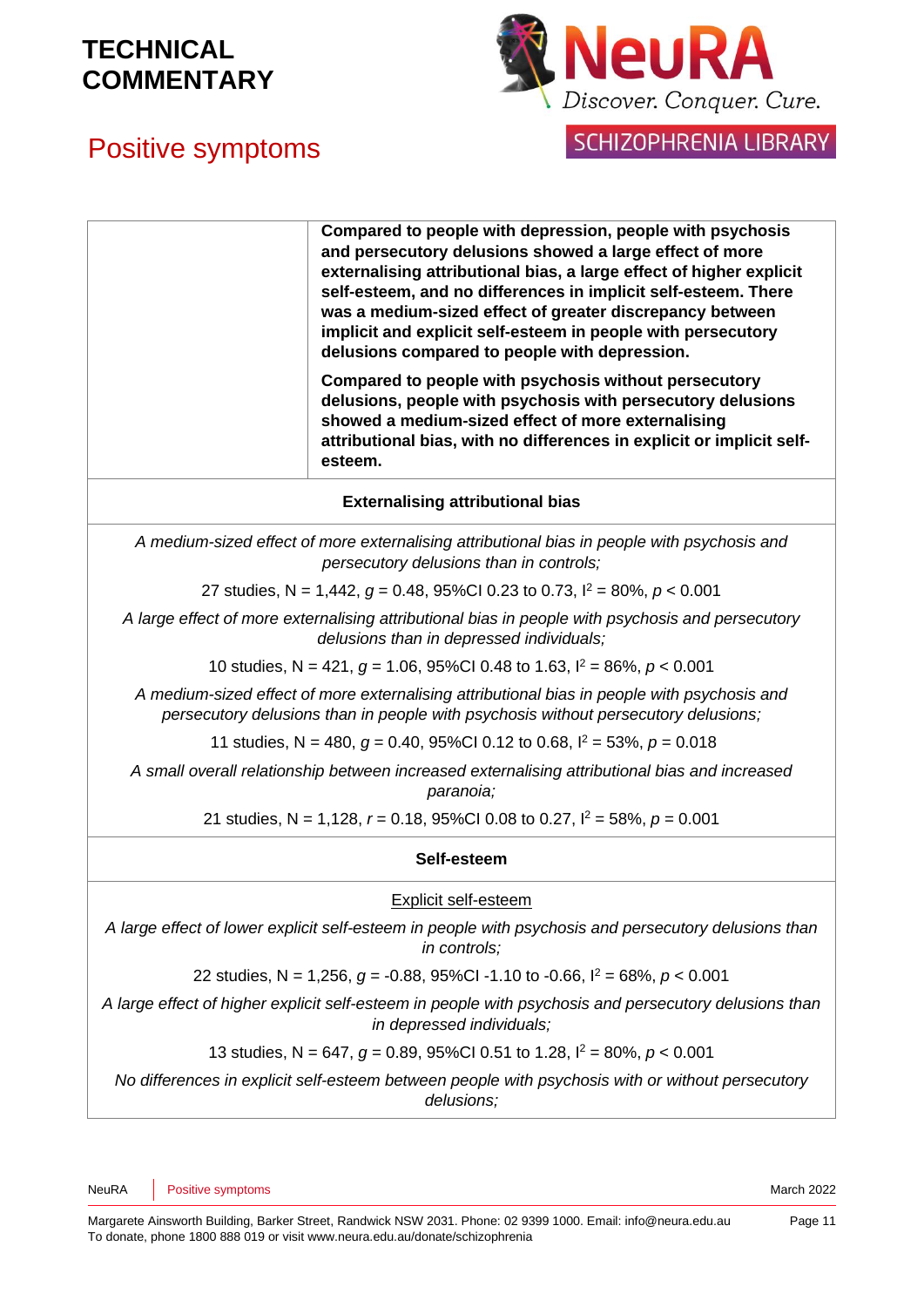# Positive symptoms



## SCHIZOPHRENIA LIBRARY

| 11 studies, N = 644, $g = -0.26$ , 95%Cl -0.54 to 0.02, $l^2 = 58$ %, $p = 0.01$                                 |                                                                                                                                      |  |
|------------------------------------------------------------------------------------------------------------------|--------------------------------------------------------------------------------------------------------------------------------------|--|
| A small overall relationship between lower explicit self-esteem and increased paranoia;                          |                                                                                                                                      |  |
|                                                                                                                  | 23 studies, N = 1,866, $r = -0.26$ , 95% CI -0.34 to -0.17, $l^2 = 74\%$ , $p < 0.001$                                               |  |
|                                                                                                                  | Implicit self-esteem                                                                                                                 |  |
|                                                                                                                  | A small to medium-sized effect of lower implicit self-esteem in people with psychosis and<br>persecutory delusions than in controls; |  |
|                                                                                                                  | 11 studies, N = 683, $q = -0.37$ , 95%Cl -0.65 to -0.08, $l^2 = 66\%$ , $p = 0.001$                                                  |  |
| No differences in implicit self-esteem between people with persecutory delusions and depressed<br>individuals;   |                                                                                                                                      |  |
| 7 studies, N = 398, $g = -0.19$ , 95%Cl -0.45 to 0.07, $l^2 = 34\%$ , $p = 0.165$                                |                                                                                                                                      |  |
| No differences in implicit self-esteem between people with psychosis with or without persecutory<br>delusions;   |                                                                                                                                      |  |
|                                                                                                                  | 4 studies, N = 167, $g = -0.24$ , 95%Cl -0.77 to 0.30, $l^2 = 61\%$ , $p = 0.054$                                                    |  |
|                                                                                                                  | No relationship between implicit self-esteem and paranoia;                                                                           |  |
| 4 studies, N = 167, $r = -0.13$ , 95% CI -0.38 to 0.15, $I^2 = 62\%$ , $p = 0.049$                               |                                                                                                                                      |  |
|                                                                                                                  | Discrepancy between explicit and implicit self-esteem                                                                                |  |
|                                                                                                                  | No differences in discrepancy between people with psychosis and persecutory delusions and<br>controls;                               |  |
| 10 studies, N = 592, $g = -0.17$ , 95%Cl -0.45 to 0.12, $l^2 = 61\%$ , $p = 0.006$                               |                                                                                                                                      |  |
| A medium-sized effect of greater discrepancy in people with persecutory delusions than depressed<br>individuals: |                                                                                                                                      |  |
| 7 studies, N = 398, $q = 0.61$ , 95%Cl 0.37 to 0.85, $l^2 = 22\%$ , $p = 0.258$                                  |                                                                                                                                      |  |
| No differences in discrepancy between people with psychosis with or without persecutory delusions;               |                                                                                                                                      |  |
| 4 studies, N = 165, $g = 0.17$ , 95%Cl -0.19 to 0.53, $l^2 = 20\%$ , $p = 0.287$                                 |                                                                                                                                      |  |
| <b>Consistency in results</b>                                                                                    | Mostly inconsistent                                                                                                                  |  |
| <b>Precision in results</b>                                                                                      | Mostly precise                                                                                                                       |  |
| <b>Directness of results</b>                                                                                     | <b>Direct</b>                                                                                                                        |  |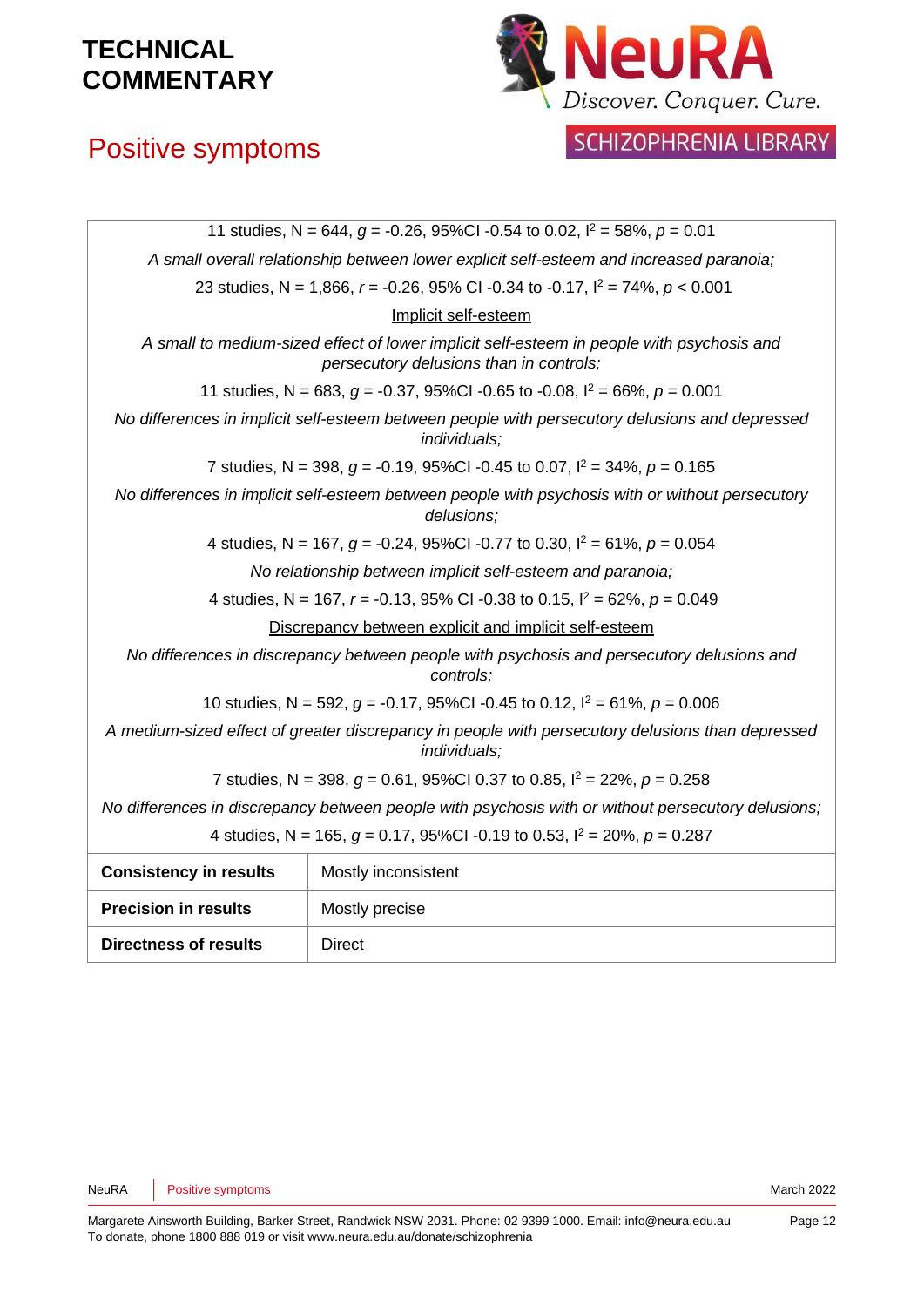# Positive symptoms



**SCHIZOPHRENIA LIBRARY** 

*Rietkerk T, Boks MPM, Sommer IE, Liddle PF, Ophoff RA, Kahn RS*

**The genetics and symptom dimensions of schizophrenia: review and metaanalysis**

### **Schizophrenia Research 2008; 102: 197-205**

[View review abstract online](http://www.ncbi.nlm.nih.gov/pubmed/18328672)

| Comparison                 | The heritability of reality distortion symptoms, assessed<br>through the concordance of symptoms in twins and siblings<br>with schizophrenia.                                               |
|----------------------------|---------------------------------------------------------------------------------------------------------------------------------------------------------------------------------------------|
| <b>Summary of evidence</b> | Moderate to high quality evidence (large sample, inconsistent,<br>precise, direct) suggests a small effect of concordance of reality<br>distortion symptoms in siblings with schizophrenia. |
|                            | Lower quality evidence (unable to assess precision) shows<br>unclear concordance in twins.                                                                                                  |

### **Symptom heritability**

*A small significant effect of concordance of reality distortion symptoms between siblings with schizophrenia;*

4 studies, N = 753, *r* = 0.18, 95%CI 0.12 to 0.24, *p* < 0.0001, I² = 80.92, *p* = 0.001

*2 studies assessed reality distortion in twins;*

1 study of twins discordant for schizophrenia ( $N = 47$  pairs) reported that monozygotic co-twins of people with schizophrenia had reality distortion scores twice as high as those of discordant dizygotic co-twins, indicating a genetic effect for non-clinical reality distortion (symptoms were measured by the Schedule for Schizotypal Personalities).

The other study of twins concordant for schizophrenia ( $N = 57$  pairs) found no genetic effect of reality distortion in clinical samples of monozygotic twins (*r* = 0.19) or dizygotic twins (*r* = 0.27). Symptoms were measured by the Operational Criteria checklist for psychotic disorders, and the sample included schizophrenia, schizoaffective disorder, affective psychosis, and unspecified psychosis.

| <b>Consistency in results</b> | Inconsistent                                                                  |
|-------------------------------|-------------------------------------------------------------------------------|
| <b>Precision in results</b>   | Precise for siblings, unable to assess for twin studies (no CIs<br>reported). |
| Directness of results         | <b>Direct</b>                                                                 |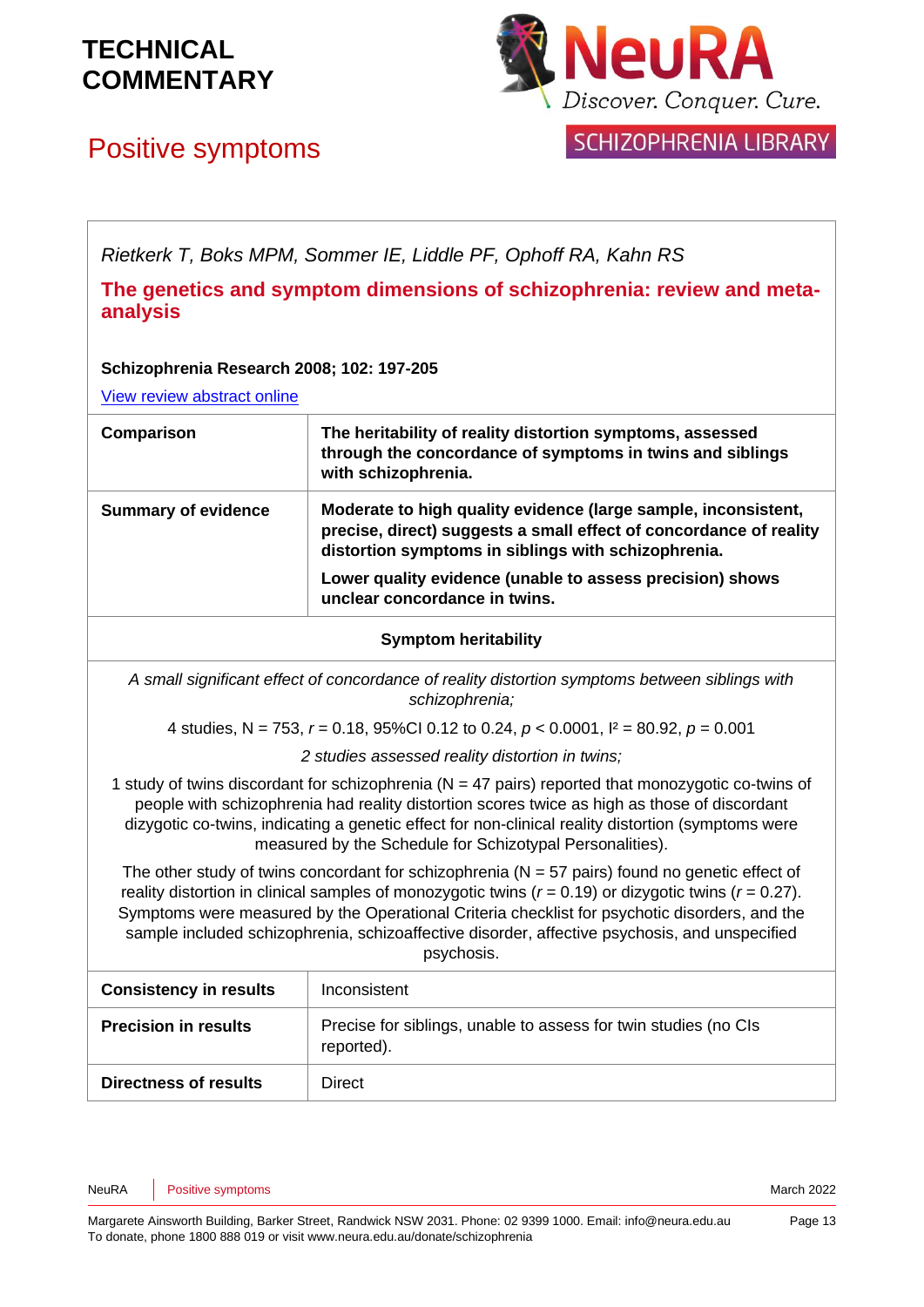# **NeuRA** Discover. Conquer. Cure.

## SCHIZOPHRENIA LIBRARY

# Positive symptoms

*Sabe M, Zhao N, Kaiser S*

### **Cannabis, nicotine and the negative symptoms of schizophrenia: Systematic review and meta-analysis of observational studies**

### **Neuroscience and Biobehavioral Reviews 2020; 116: 415-25**

[View review abstract online](https://www.sciencedirect.com/science/article/pii/S0149763420304681)

| <b>Comparison 1</b>        | Positive symptoms in people with schizophrenia with current<br>cannabis use vs. positive symptoms in people with<br>schizophrenia with no cannabis use.                                                       |
|----------------------------|---------------------------------------------------------------------------------------------------------------------------------------------------------------------------------------------------------------|
| <b>Summary of evidence</b> | Moderate to high quality evidence (large samples, some<br>inconsistency, precise, direct) suggests a small effect of<br>increased positive symptoms in people with schizophrenia and<br>current cannabis use. |

### **Current cannabis use**

*A small effect showed increased positive symptoms in people with cannabis use;*

12 studies, N = 1,932, SMD = 0.11, 95%CI -0.00 to 0.23, *p* = 0.05, I<sup>2</sup> = 10%

There were no moderating effects of comorbid nicotine use.

| <b>Consistency</b>                                                             | Consistent                                                                                                                                                                                                |
|--------------------------------------------------------------------------------|-----------------------------------------------------------------------------------------------------------------------------------------------------------------------------------------------------------|
| <b>Precision</b>                                                               | Precise                                                                                                                                                                                                   |
| <b>Directness</b>                                                              | Direct                                                                                                                                                                                                    |
| <b>Comparison 2</b>                                                            | Positive symptoms in people with schizophrenia with recent<br>abstinence of cannabis use vs. positive symptoms in people<br>with schizophrenia with no cannabis use.                                      |
| <b>Summary of evidence</b>                                                     | Moderate to high quality evidence (large sample, inconsistent,<br>precise, direct) found no differences in positive symptoms in<br>people with schizophrenia who recently abstained from<br>cannabis use. |
| Recent abstinence of cannabis use                                              |                                                                                                                                                                                                           |
| No significant differences between groups;                                     |                                                                                                                                                                                                           |
| 7 studies, N = 760, SMD = 0.17, 95%CI -0.11 to 0.45, $p = 0.24$ , $1^2 = 58\%$ |                                                                                                                                                                                                           |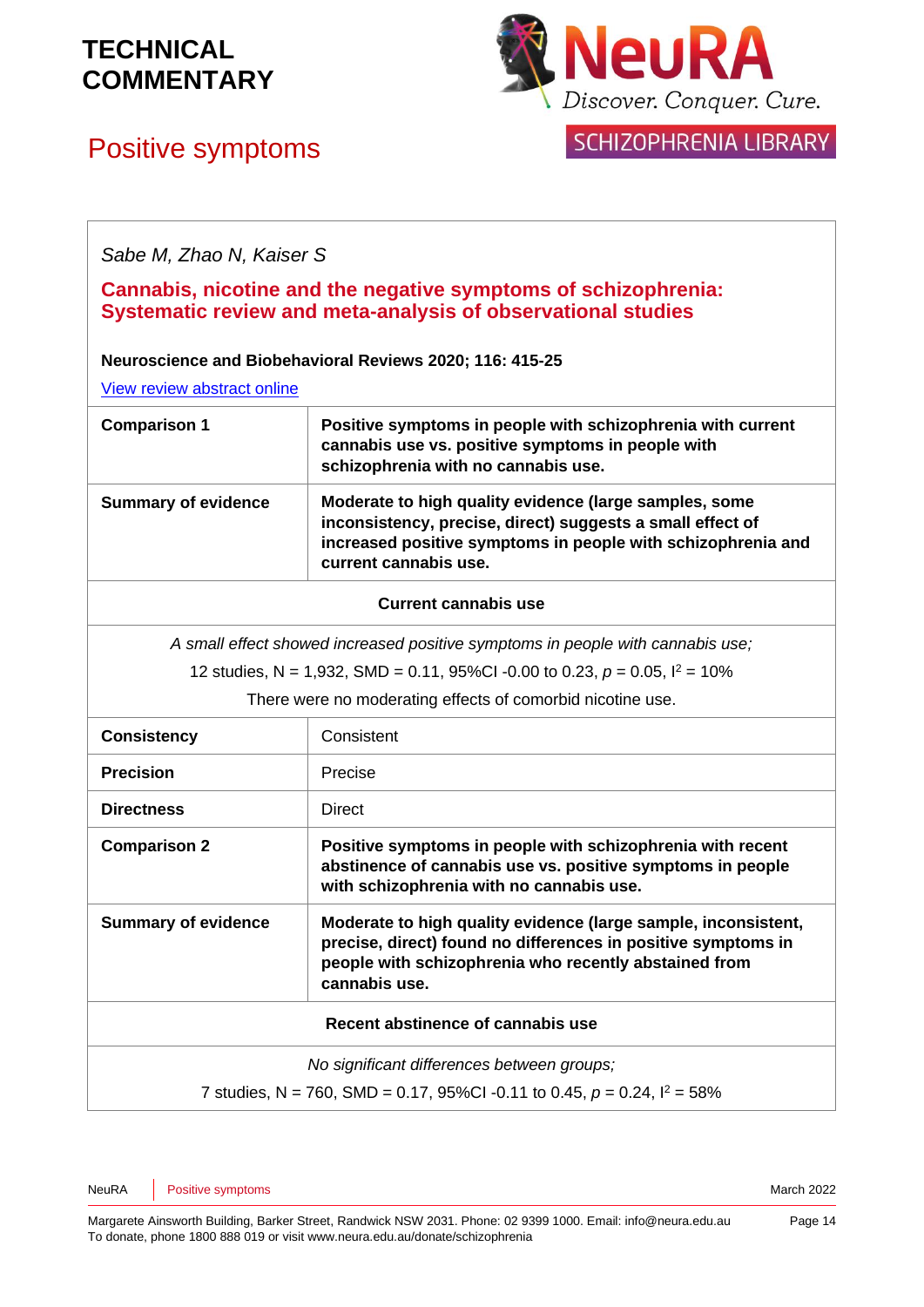

# Positive symptoms

**SCHIZOPHRENIA LIBRARY** 

| Excluding one study decreased the heterogeneity to 0% and decreased the effect size to 0.08. |              |
|----------------------------------------------------------------------------------------------|--------------|
| <b>Consistency</b>                                                                           | Inconsistent |
| <b>Precision</b>                                                                             | Precise      |
| <b>Directness</b>                                                                            | Direct       |

*Subotnik KL, Ventura J, Hellemann GS, Zito MF, Agee ER, Nuechterlein KH*

**Relationship of poor insight to neurocognition, social cognition, and psychiatric symptoms in schizophrenia: A meta-analysis** 

### **Schizophrenia Research 2020; 220: 164-71**

[View review abstract online](https://pubmed.ncbi.nlm.nih.gov/32334936/)

| Comparison                 | The relationship between insight and positive symptoms in<br>people with schizophrenia.                                                                                                                           |
|----------------------------|-------------------------------------------------------------------------------------------------------------------------------------------------------------------------------------------------------------------|
| <b>Summary of evidence</b> | Moderate quality evidence (large sample, inconsistent, unable to<br>assess precision, direct) finds a medium-sized association<br>between poor insight (overall unawareness) and increased<br>reality distortion. |
|                            |                                                                                                                                                                                                                   |

### **Insight and reality distortion**

*A medium-sized association between poor insight (overall unawareness) and increased reality distortion;*

32 studies, N = 5,012, *r* = 0.28, 95%CI not reported, *p* < 0.01, Q*p* < 0.01

Removing five studies reduced heterogeneity and gave similar results (*r* = 0.29).

| <b>Consistency in results</b> | Inconsistent                      |
|-------------------------------|-----------------------------------|
| <b>Precision in results</b>   | Unable to assess; no CIs reported |
| <b>Directness of results</b>  | Direct                            |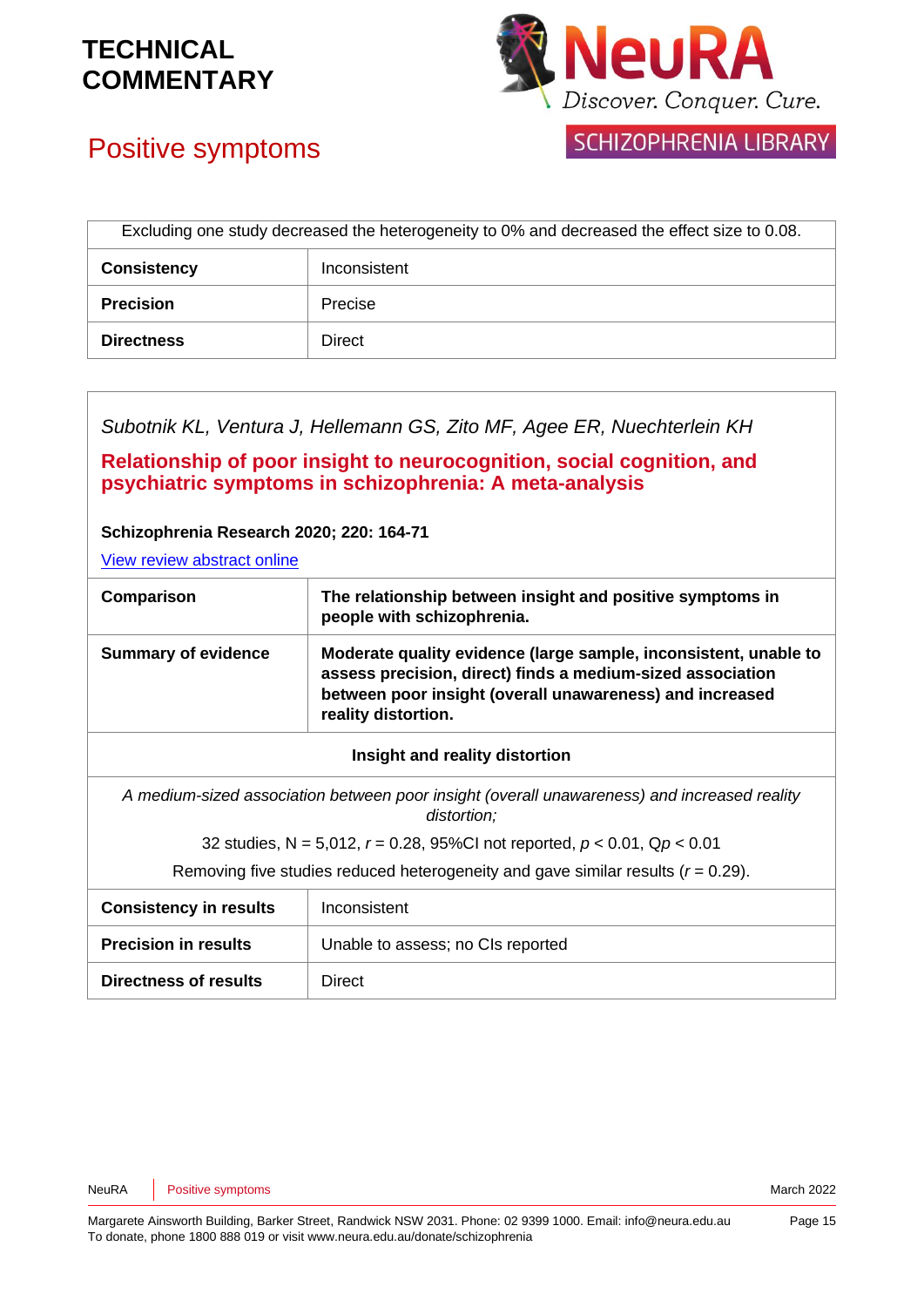# Positive symptoms



**SCHIZOPHRENIA LIBRARY** 

*Tsang A, Bucci S, Branitsky A, Kaptan S, Rafiq S, Wong S, Berry K, Varese F*

### **The relationship between appraisals of voices (auditory verbal hallucinations) and distress in voice-hearers with schizophrenia-spectrum diagnoses: A meta-analytic review**

### **Schizophrenia Research 2021; 230: 38-47**

[View review abstract online](https://pubmed.ncbi.nlm.nih.gov/33667857/)

| Comparison                 | The relationship between distress and appraisal of voices in<br>people with schizophrenia.                                                                                                                                                                                                                                       |
|----------------------------|----------------------------------------------------------------------------------------------------------------------------------------------------------------------------------------------------------------------------------------------------------------------------------------------------------------------------------|
| <b>Summary of evidence</b> | Moderate to high quality evidence (large overall sample, mostly<br>inconsistent, precise, direct) finds medium-sized associations<br>between increased maladaptive appraisals and beliefs about<br>voices and increased distress. Positive appraisals and beliefs<br>about voices showed a small association with less distress. |
|                            |                                                                                                                                                                                                                                                                                                                                  |

**Any distress (voice related and emotional)**

28 studies,  $N = 1,497$ 

*Medium-sized associations between increased maladaptive appraisals and beliefs about voices and increased distress;*

Voice malevolence: 17 studies, N not reported, *r* = 0.46, 95%CI 0.33 to 0.57, *p* < 0.001, I<sup>2</sup> = 88%

Voice power: 21 studies, N not reported, *r* = 0.36, 95%CI 0.28 to 0.44, *p* < 0.001, I<sup>2</sup> = 67%

Voice dominance: 3 studies, N not reported, *r* = 0.58, 95%CI 0.43 to 0.69, *p* < 0.001, I<sup>2</sup> = 29%

Voice intrusiveness: 3 studies, N not reported, *r* = 0.40, 95%CI 0.27 to 0.52, *p* < 0.001, I<sup>2</sup> = 0%

Metaphysical beliefs: 2 studies, N not reported, *r* = 0.38, 95%CI 0.23 to 0.51, *p* < 0.001, I<sup>2</sup> NR

Loss of control: 2 studies, N not reported, *r* = 0.33, 95%CI 0.17 to 0.47, *p* < 0.001, I<sup>2</sup> NR

*Positive appraisals and beliefs showed a small association with less distress;*

Voice malevolence: 12 studies, N not reported, *r* = -0.25, 95%CI -0.45 to -0.04, *p* = 0.021, I<sup>2</sup> = 92%

Positive beliefs: 2 studies, N not reported, *r* = -0.11, 95%CI -0.28 to -0.05, *p* = 0.18, I<sup>2</sup> NR

The magnitude of the observed effects was similar across subgroup analyses considering measures of voice-related distress, anxiety, and depression.

| <b>Consistency in results</b> | Inconsistent, apart from voice dominance and intrusiveness. |
|-------------------------------|-------------------------------------------------------------|
| <b>Precision in results</b>   | Precise                                                     |

NeuRA | Positive symptoms **March 2022 March 2022**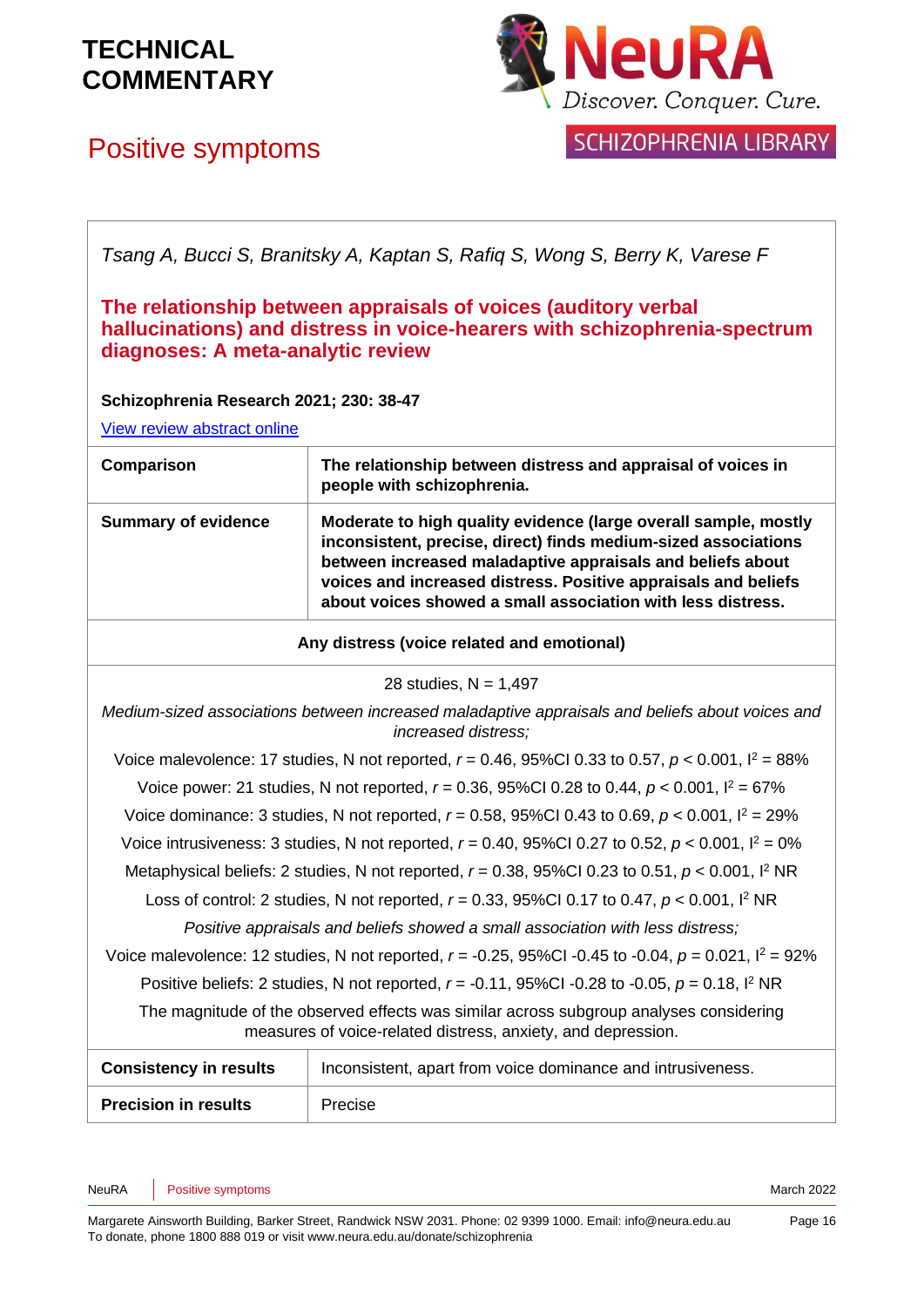# Positive symptoms



## SCHIZOPHRENIA LIBRARY

| <b>Directness of results</b> | <b>Direct</b> |
|------------------------------|---------------|
|                              |               |
|                              |               |

### *Waters F, Fernyhough C*

### **Hallucinations: A systematic review of points of similarity and difference across diagnostic classes**

### **Schizophrenia Bulletin 2017; 43(1): 32-43**

[View review abstract online](https://www.ncbi.nlm.nih.gov/pubmed/27872259)

| Comparison                                                                                                                                                                                                                                                                                                                                                                  | Features of hallucinations in people with schizophrenia vs.<br>other psychiatric disorders, medical conditions, or nonclinical.                                                                                                                                                                                                                                                                                                                                                                                                           |  |
|-----------------------------------------------------------------------------------------------------------------------------------------------------------------------------------------------------------------------------------------------------------------------------------------------------------------------------------------------------------------------------|-------------------------------------------------------------------------------------------------------------------------------------------------------------------------------------------------------------------------------------------------------------------------------------------------------------------------------------------------------------------------------------------------------------------------------------------------------------------------------------------------------------------------------------------|--|
| <b>Summary of evidence</b>                                                                                                                                                                                                                                                                                                                                                  | Moderate quality evidence (large sample, unable to assess<br>consistency or precision, direct) suggests features of<br>hallucinations are similar across diagnostic groups, apart from<br>age on onset which is earlier in non-clinical and dissociative<br>disorder groups (<12 years) than in schizophrenia (late teens to<br>early 20s), and later in affective disorders, neurological<br>disorders, and alcohol-related conditions (middle or older age).<br>Non-clinical groups reported more control and less negative<br>content. |  |
| <b>Hallucination features</b>                                                                                                                                                                                                                                                                                                                                               |                                                                                                                                                                                                                                                                                                                                                                                                                                                                                                                                           |  |
| 43 studies, $N = 6,321$                                                                                                                                                                                                                                                                                                                                                     |                                                                                                                                                                                                                                                                                                                                                                                                                                                                                                                                           |  |
|                                                                                                                                                                                                                                                                                                                                                                             | Authors report that age of onset of hallucinations in late teens to early 20s is uniquely associated<br>with schizophrenia compared to an early age of onset of hallucinations (< 12 years) in dissociative<br>identity disorder and non-clinical groups, and a later age of onset (middle or older age) in affective<br>disorders, neurological disorders, and alcohol-related conditions.                                                                                                                                               |  |
| Non-clinical groups reported more control and less negative content.                                                                                                                                                                                                                                                                                                        |                                                                                                                                                                                                                                                                                                                                                                                                                                                                                                                                           |  |
| There were no clear differences across groups according to whether voices were; persisting,<br>interfering, commanding, commenting or conversing, expected to be heard by others, or their<br>attribution characteristics. There were also no differences in various risk factors across groups,<br>such as negative life events or family history of psychiatric disorder. |                                                                                                                                                                                                                                                                                                                                                                                                                                                                                                                                           |  |
| <b>Consistency in results</b>                                                                                                                                                                                                                                                                                                                                               | Unable to assess; no measure of consistency is reported.                                                                                                                                                                                                                                                                                                                                                                                                                                                                                  |  |

| <b>Consistency in results</b> | Unable to assess; no measure of consistency is reported. |
|-------------------------------|----------------------------------------------------------|
| <b>Precision in results</b>   | Unable to assess; no measure of precision is reported.   |
| <b>Directness of results</b>  | Direct                                                   |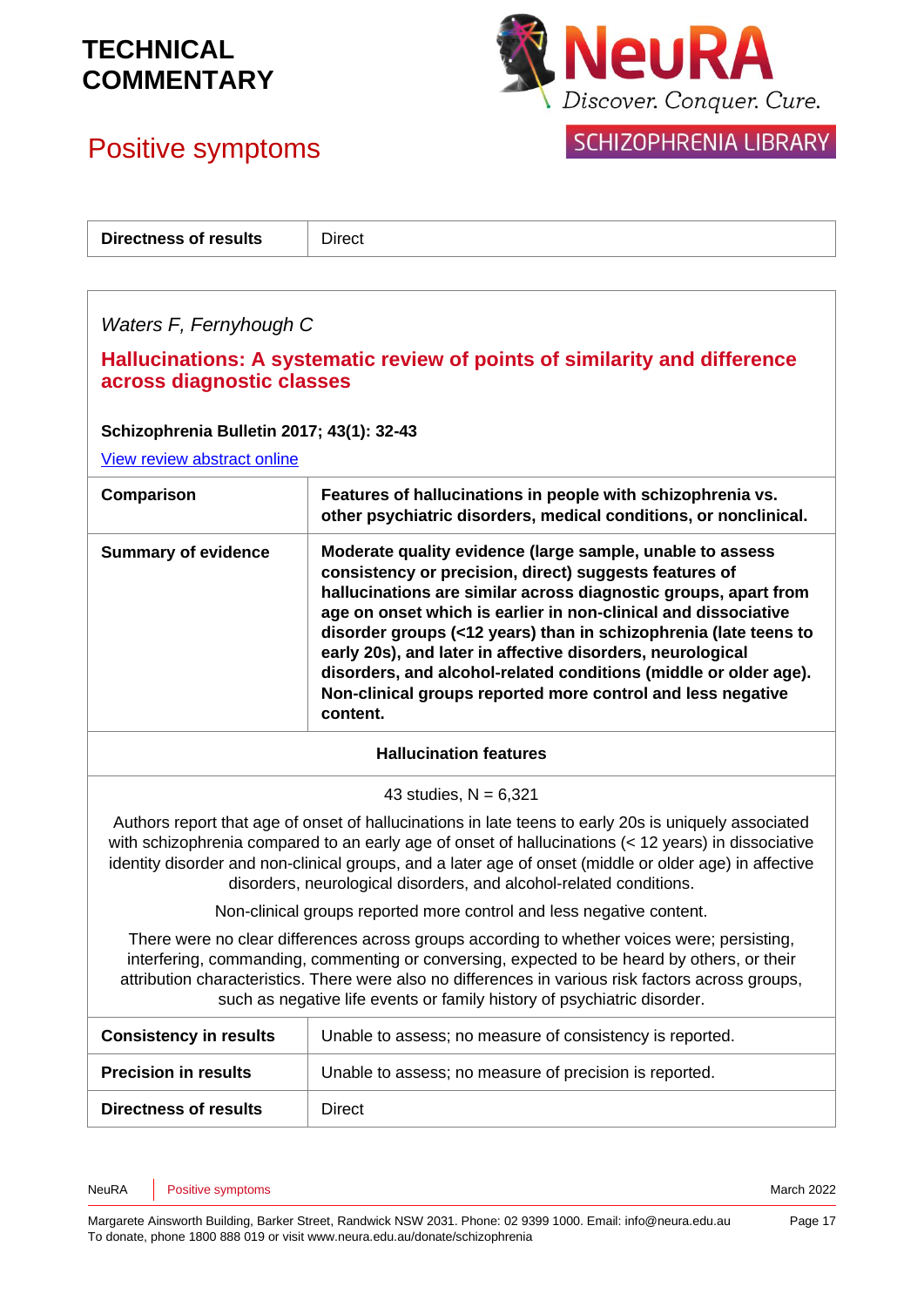# Positive symptoms



SCHIZOPHRENIA LIBRARY

*Waters F, Collerton D, Ffytche DH, Jardri R, Pins D, Dudley R, Blom J, Mosimann U, Eperjesi F, Ford S, Larøi F*

**Visual hallucinations in the psychosis spectrum and comparative information from neurodegenerative disorders and eye disease** 

**Schizophrenia bulletin 2014; 40 Suppl 4: S233-S45**

[View review abstract online](https://pubmed.ncbi.nlm.nih.gov/24936084/)

| Comparison                                                                                                                        | Prevalence and features of hallucinations in people with<br>schizophrenia vs. affective disorders, neurodegenerative and<br>eye disorders and in non-clinical groups.                                                                                                                                                                                                                                                                                                                                                                                                                                                                                                                                                                                                                                   |
|-----------------------------------------------------------------------------------------------------------------------------------|---------------------------------------------------------------------------------------------------------------------------------------------------------------------------------------------------------------------------------------------------------------------------------------------------------------------------------------------------------------------------------------------------------------------------------------------------------------------------------------------------------------------------------------------------------------------------------------------------------------------------------------------------------------------------------------------------------------------------------------------------------------------------------------------------------|
| <b>Summary of evidence</b>                                                                                                        | Moderate quality evidence (large samples, unable to assess<br>consistency or precision, direct) suggests the prevalence of<br>visual hallucinations in people with schizophrenia is around<br>27%, and the prevalence of auditory hallucinations is around<br>59%. These rates are higher than in affective psychosis (visual =<br>15%, auditory = 28%). They are higher than general population<br>rates (7%), and lower than in Parkinson's disease (15-40%),<br>dementia with Lewy bodies (60-90%), age-related eye disease<br>(10-60%), and death-bed visions (50%). In schizophrenia, visual<br>hallucinations are associated with more severe<br>psychopathological profile and less favourable outcomes, are<br>complex, negative in content, and are interpreted to have<br>personal relevance. |
| <b>Prevalence and features of hallucinations</b>                                                                                  |                                                                                                                                                                                                                                                                                                                                                                                                                                                                                                                                                                                                                                                                                                                                                                                                         |
| Schizophrenia                                                                                                                     |                                                                                                                                                                                                                                                                                                                                                                                                                                                                                                                                                                                                                                                                                                                                                                                                         |
| 29 studies, $N = 5.873$ , mean prevalence of visual hallucinations = $27\%$ , mean prevalence of<br>auditory hallucinations = 59% |                                                                                                                                                                                                                                                                                                                                                                                                                                                                                                                                                                                                                                                                                                                                                                                                         |
| Affective psychosis                                                                                                               |                                                                                                                                                                                                                                                                                                                                                                                                                                                                                                                                                                                                                                                                                                                                                                                                         |
| 12 studies, $N = 2,892$ , mean prevalence of visual hallucinations = 15%, mean prevalence of<br>auditory hallucinations = 28%     |                                                                                                                                                                                                                                                                                                                                                                                                                                                                                                                                                                                                                                                                                                                                                                                                         |
| Parkinson's disease                                                                                                               |                                                                                                                                                                                                                                                                                                                                                                                                                                                                                                                                                                                                                                                                                                                                                                                                         |
| Frequency rates range from 15-40%                                                                                                 |                                                                                                                                                                                                                                                                                                                                                                                                                                                                                                                                                                                                                                                                                                                                                                                                         |
| Dementia with Lewy bodies                                                                                                         |                                                                                                                                                                                                                                                                                                                                                                                                                                                                                                                                                                                                                                                                                                                                                                                                         |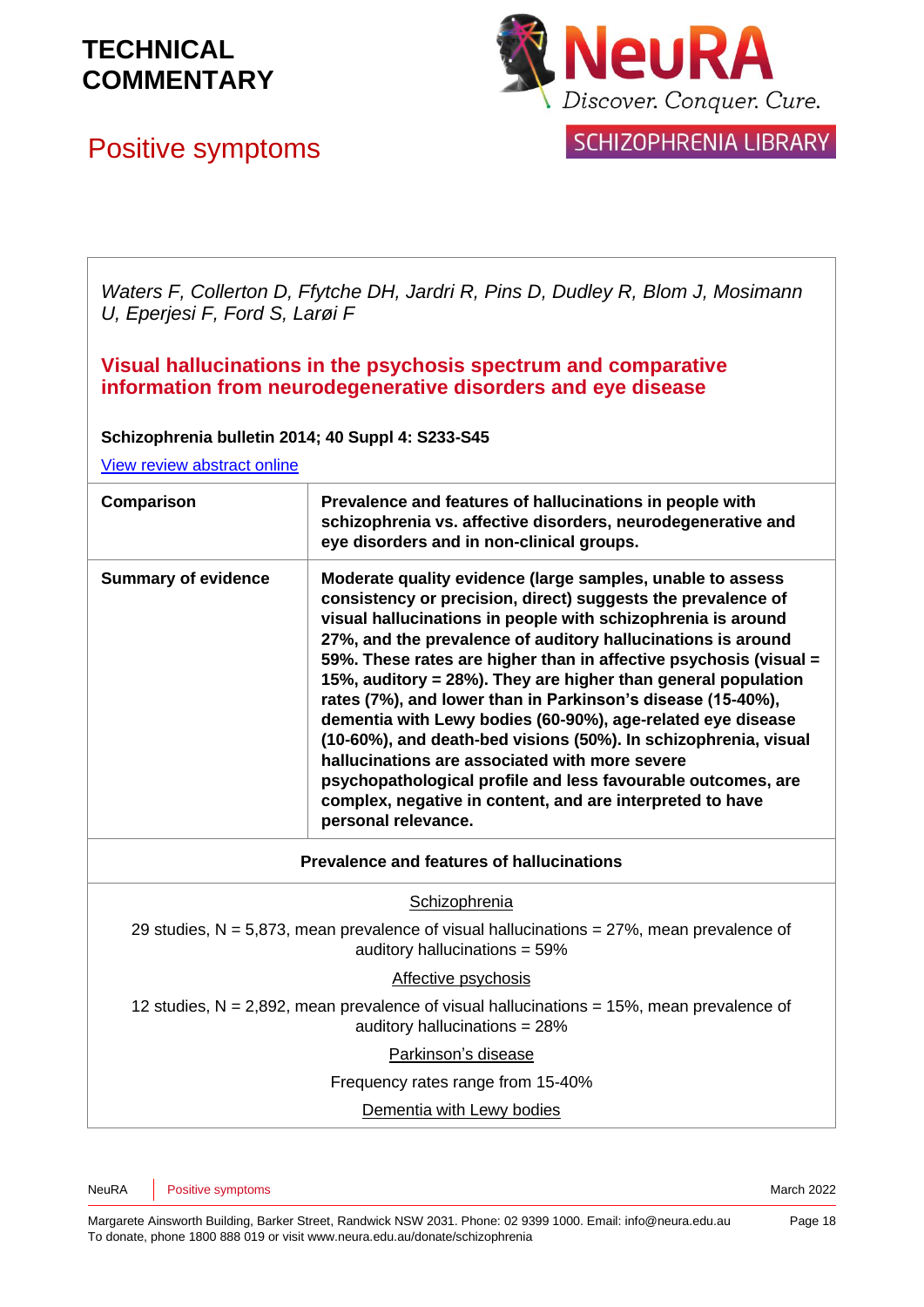# Positive symptoms



## **SCHIZOPHRENIA LIBRARY**

Frequency rates range from 60-90%

Age-related eye disease

Frequency rates range from 10-60%

Death-bed visions

Frequency rates around 50%

General population

6 studies,  $N = 26,458$ , mean prevalence of visual hallucinations =  $7.3\%$ 

Authors report that visual hallucinations are more common in younger individuals with schizophrenia, while the prevalence of visual hallucinations in non-clinical groups is most common during adolescence and late adulthood.

Visual hallucinations were linked to a more severe psychopathological profile and less favourable outcome in schizophrenia and neurodegenerative conditions. In schizophrenia, they typically co-occur with auditory hallucinations, are complex, negative in content, and are interpreted to have personal relevance.

| <b>Consistency in results</b> | Unable to assess; no measure of consistency is reported. |
|-------------------------------|----------------------------------------------------------|
| <b>Precision in results</b>   | Unable to assess; no measure of precision is reported.   |
| <b>Directness of results</b>  | Direct                                                   |

### *Zhu C, Sun X, So SH*

### **Associations between belief inflexibility and dimensions of delusions: A meta-analytic review of two approaches to assessing belief flexibility**

### **British Journal of Clinical Psychology 2018; 57: 59-81**

[View review abstract online](https://www.ncbi.nlm.nih.gov/pubmed/28805246)

| Comparison                 | Association between delusions and belief inflexibility in people<br>with schizophrenia spectrum disorders vs. controls.                                               |
|----------------------------|-----------------------------------------------------------------------------------------------------------------------------------------------------------------------|
| <b>Summary of evidence</b> | High quality evidence (large sample, consistent, precise, direct)<br>finds a medium-sized association between more severe<br>delusions and more belief inflexibility. |
|                            |                                                                                                                                                                       |

### **Belief inflexibility and delusions**

*A significant, medium-sized association between more severe delusions and more belief inflexibility;* 4 studies, N = 849,  $q = 0.452$ , 95%CI 0.303 to 0.600,  $p < 0.001$ ,  $l^2 = 0$ %,  $p = 0.940$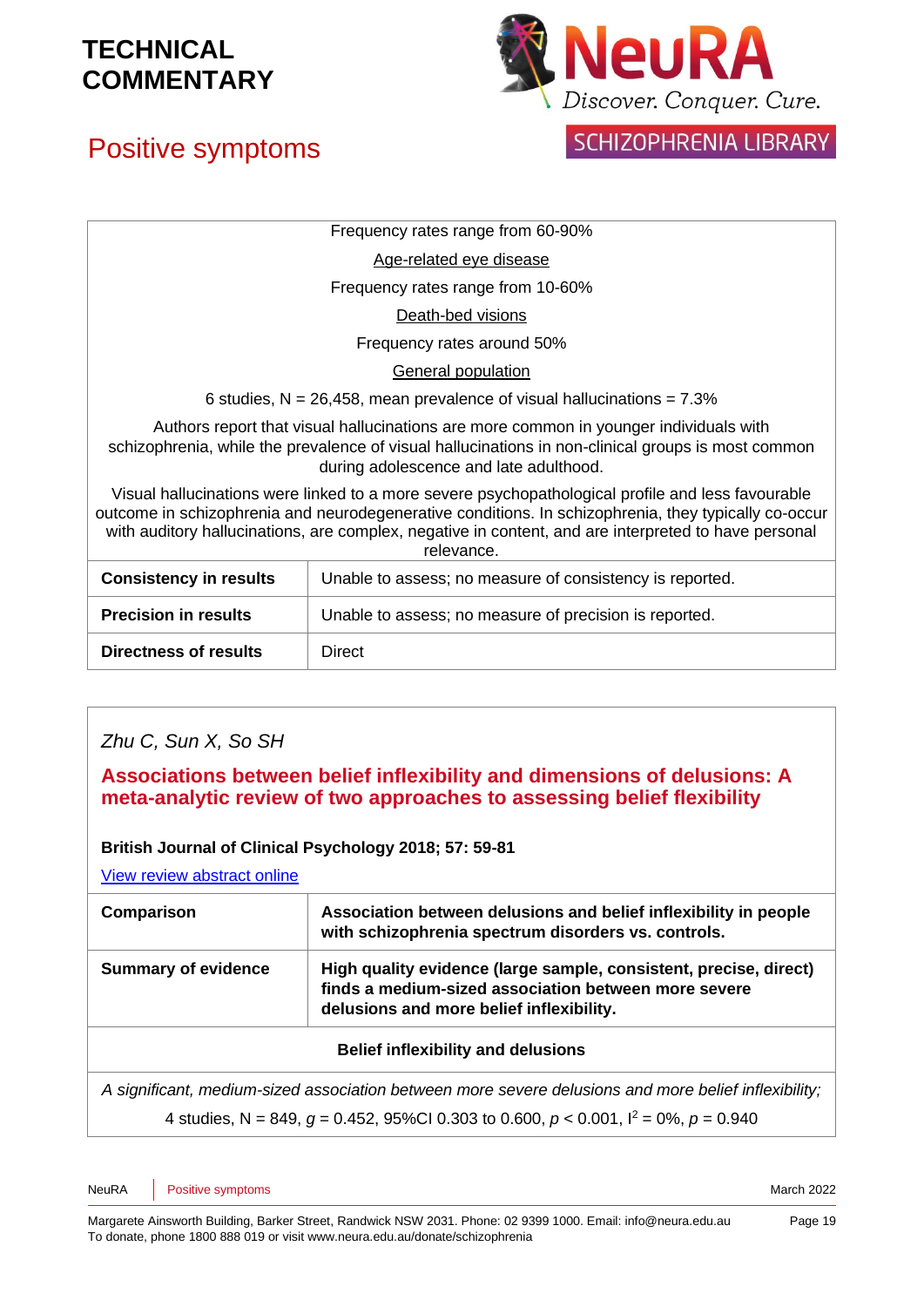# Positive symptoms



SCHIZOPHRENIA LIBRARY

| The effect was similar in the analysis of patients with active delusions.                                                                                          |            |  |
|--------------------------------------------------------------------------------------------------------------------------------------------------------------------|------------|--|
| In the analysis of delusion dimensions, the effect was largest for conviction $(g = 0.678)$ , then<br>preoccupation ( $g = 0.274$ ), then distress ( $g = 0.20$ ). |            |  |
| <b>Consistency</b>                                                                                                                                                 | Consistent |  |
| <b>Precision</b>                                                                                                                                                   | Precise    |  |
| <b>Directness</b>                                                                                                                                                  | Direct     |  |

### Explanation of acronyms

BADE/BACE = bias against disconfirmatory or confirmatory evidence, CBT = cognitive behavioural therapy,  $CI =$  confidence interval,  $g =$  Hedges'  $g$ , standardised mean difference,  $I^2 =$  the percentage of the variability in effect estimates that is due to heterogeneity rather than sampling error (chance),  $JTC =$  jumping to conclusions,  $LA =$  liberal acceptance,  $N =$  number of participants,  $NR =$  not reported, OPCRIT *=* operational criteria checklist for psychotic disorders, OR = odds ratio, *p* = statistical probability of obtaining that result (*p* < 0.05 generally regarded as significant), *r* = correlation coefficient, RCT = randomised controlled trial, SMD = standardised mean difference, vs. = versus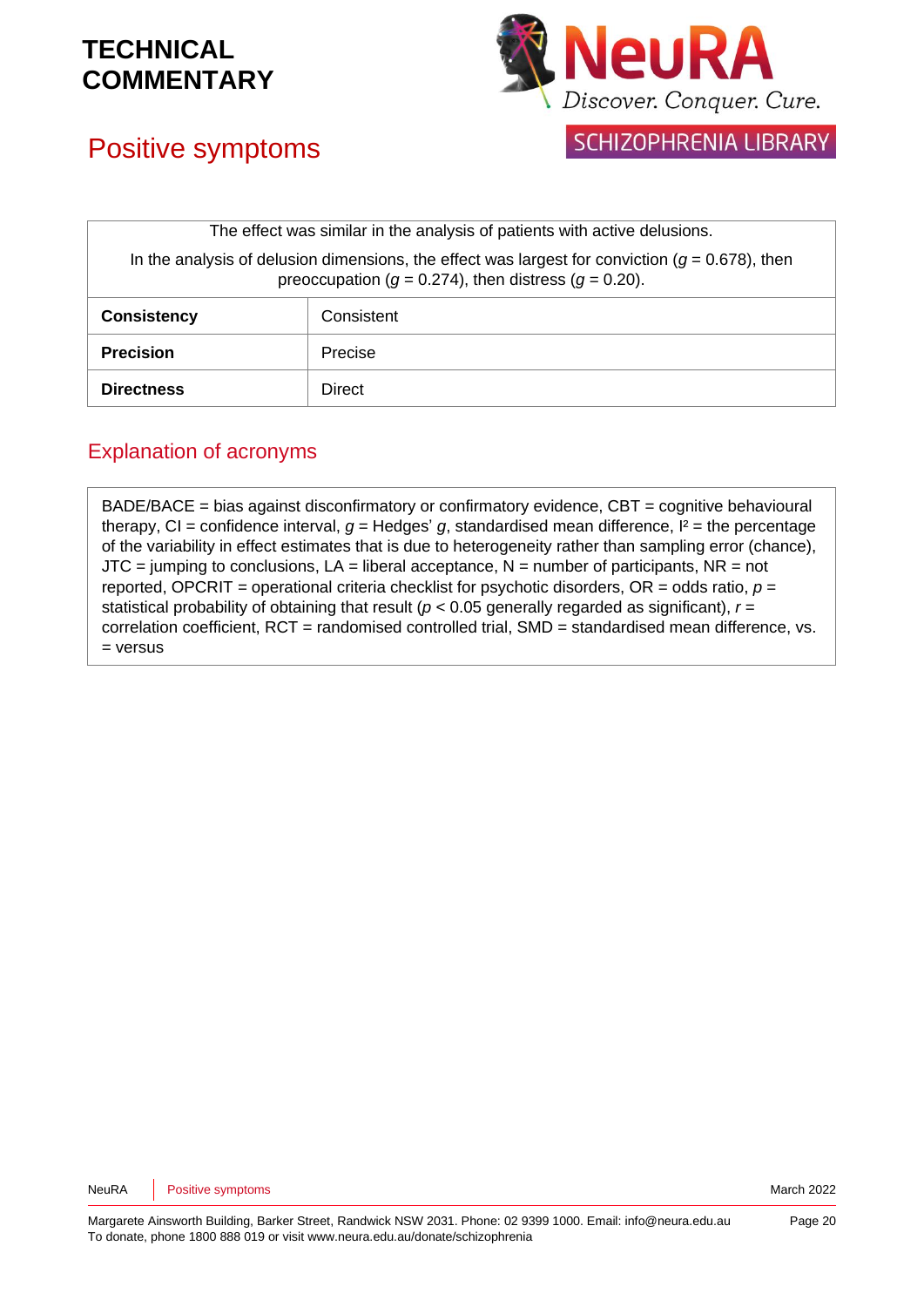## Positive symptoms



### Explanation of technical terms

- \* Bias has the potential to affect reviews of both RCT and observational studies. Forms of bias include; publication bias - trials that are not formally published tend to show less effect than published trials, further if there are statistically significant differences between groups in a trial, these trial results tend to get published before those of trials without significant differences; language bias – only including English language reports; funding bias - source of funding for the primary research with selective reporting of results within primary studies; outcome variable selection bias; database bias - including reports from some databases and not others; citation bias - preferential citation of authors. Trials can also be subject to bias when evaluators are not blind to treatment condition and selection bias of participants if trial samples are small<sup>15</sup>.
- † Different effect measures are reported by different reviews.

Prevalence refers to how many existing cases there are at a particular point in time. Incidence refers to how many new cases there are per population in a specified time period. Incidence is usually reported as the number of new cases per 100,000 people per year. Alternatively some studies present the number of new cases that have accumulated over several years against a person-years denominator. This denominator is the sum of individual units of time that the persons in the population are at risk of becoming a case. It takes into account the size of the underlying population sample and its age structure over the duration of observation.

Reliability and validity refers to how accurate the instrument is. Sensitivity is the proportion of actual positives that are correctly identified  $(100\%$  sensitivity = correct identification of all actual positives) and specificity is the proportion of negatives that are correctly identified  $(100\%$  specificity = not identifying anyone as positive if they are truly not).

Weighted mean difference scores refer to mean differences between treatment and comparison groups after treatment (or occasionally pre to post treatment) and in a randomised trial there is an assumption that both groups are comparable on this measure prior to treatment. Standardised mean differences are divided by the pooled standard deviation (or the standard deviation of one group when groups are homogenous) that allows results from different scales to be combined and compared. Each study's mean difference is then given a weighting depending on the size of the sample and the variability in the data. 0.2 represents a small effect, 0.5 a medium effect, and 0.8 and over represents a large effect<sup>15</sup>.

Odds ratio (OR) or relative risk (RR) refers to the probability of a reduction  $( $1$ )$  or an increase (> 1) in a particular outcome in a treatment group, or a group exposed to a risk factor, relative to the comparison group. For example, a RR of 0.75 translates to a reduction in risk of an outcome of 25% relative to those not receiving the treatment or not exposed to the risk factor. Conversely, a RR of 1.25 translates to an increased risk of 25% relative to those not receiving treatment or not having been exposed to a risk factor. A RR or OR of 1.00 means there is no difference between groups. A medium effect is considered if  $RR > 2$  or  $< 0.5$  and a large effect if  $RR > 5$  or  $< 0.2<sup>16</sup>$ . InOR stands for logarithmic OR where a lnOR of 0 shows no difference between groups. Hazard ratios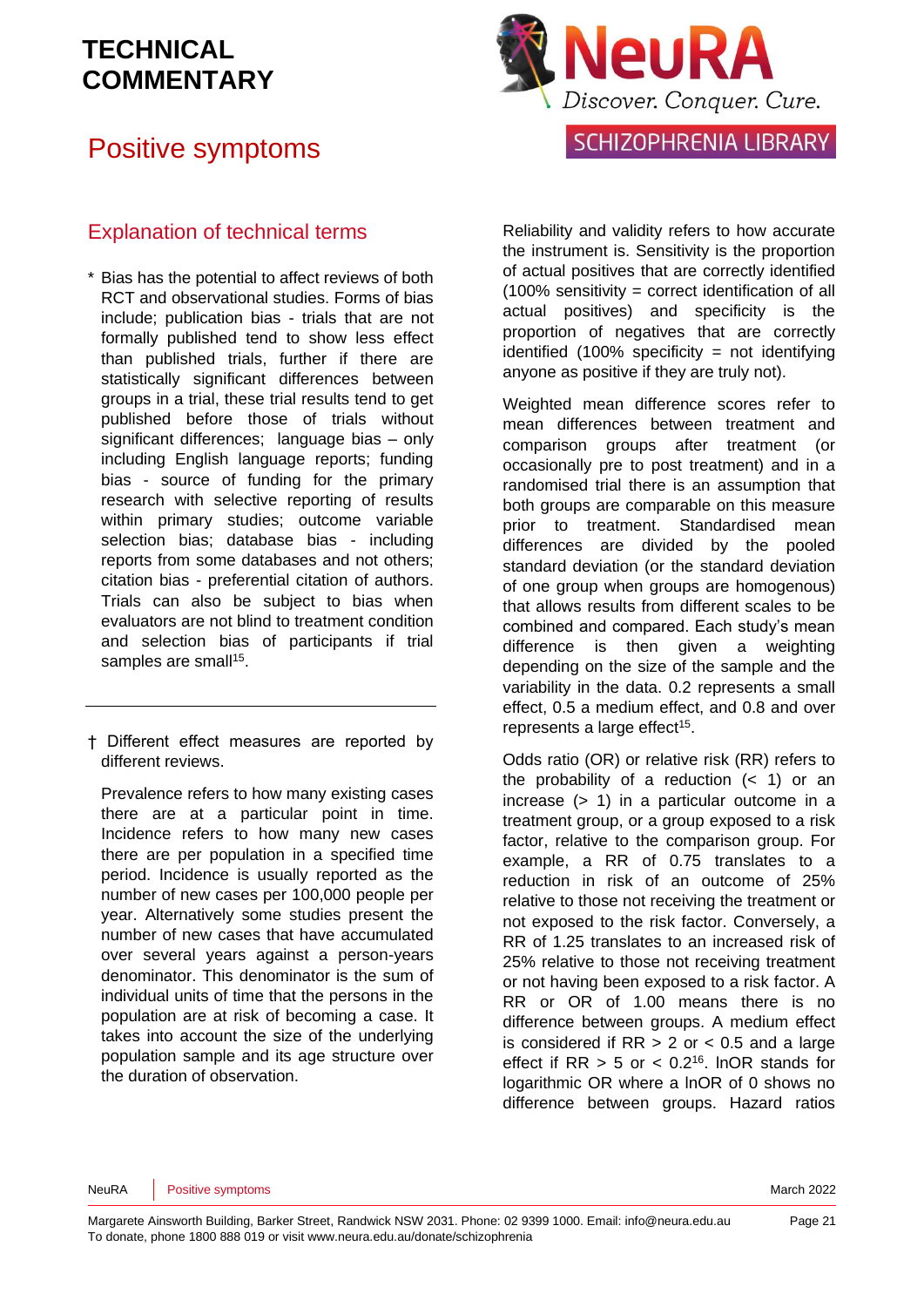## Positive symptoms



measure the effect of an explanatory variable on the hazard or risk of an event.

Correlation coefficients (eg, r) indicate the strength of association or relationship between variables. They are an indication of prediction, but do not confirm causality due to possible and often unforseen confounding variables. An r of 0.10 represents a weak association, 0.25 a medium association and 0.40 and over represents a strong association. Unstandardised (*b*) regression coefficients indicate the average change in the dependent variable associated with a 1 unit change in the independent variable, statistically controlling for the other independent variables. Standardised regression coefficients represent the change being in units of standard deviations to allow comparison across different scales.

‡ Inconsistency refers to differing estimates of effect across studies (i.e. heterogeneity or variability in results) that is not explained by subgroup analyses and therefore reduces confidence in the effect estimate. I² is the percentage of the variability in effect estimates that is due to heterogeneity rather than sampling error (chance) - 0% to 40%: heterogeneity might not be important, 30% to 60%: may represent moderate heterogeneity, 50% to 90%: may be considerable heterogeneity and over this is considerable heterogeneity. I² can be calculated from Q (chi-square) for the test of heterogeneity with the following formula<sup>15</sup>;

$$
r^2 = \left(\frac{Q - df}{Q}\right) \times 100\%
$$

- § Imprecision refers to wide confidence intervals indicating a lack of confidence in the effect estimate. Based on GRADE recommendations, a result for continuous data (standardised mean differences, not weighted mean differences) is considered imprecise if the upper or lower confidence limit crosses an effect size of 0.5 in either direction, and for binary and correlation data, an effect size of 0.25. GRADE also recommends downgrading the evidence when sample size is smaller than 300 (for binary data) and 400 (for continuous data), although for some topics, these criteria should be relaxed<sup>17</sup>.
- ║ Indirectness of comparison occurs when a comparison of intervention A versus B is not available but A was compared with C and B was compared with C that allows indirect comparisons of the magnitude of effect of A versus B. Indirectness of population, comparator and/or outcome can also occur when the available evidence regarding a particular population, intervention, comparator, or outcome is not available and is therefore inferred from available evidence. These inferred treatment effect sizes are of lower quality than those gained from head-tohead comparisons of A and B.

NeuRA Positive symptoms **National Structure of the COVID-Structure of the COVID-Structure of the COVID-Structure of the COVID-Structure of the March 2022**